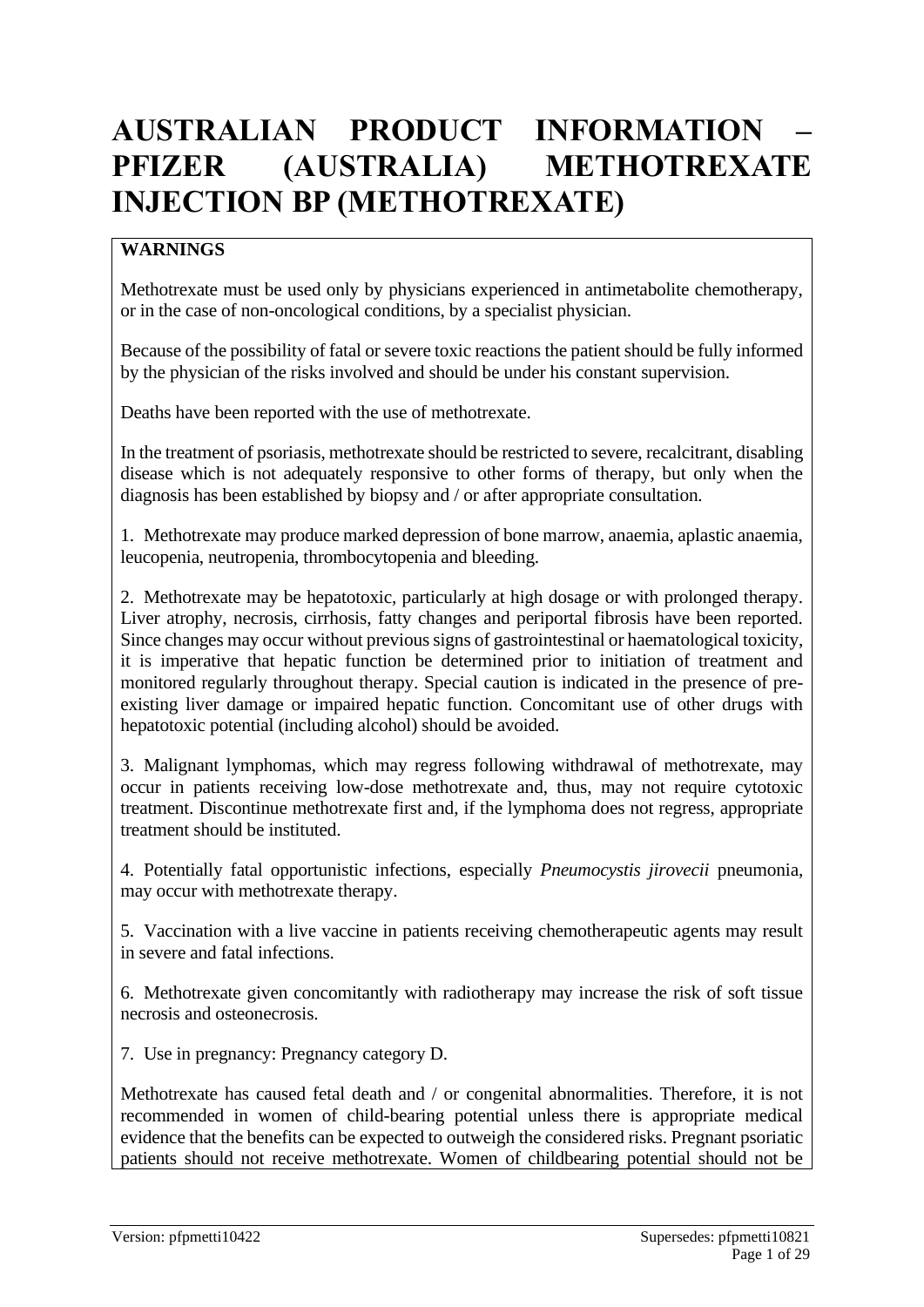started on methotrexate until pregnancy is excluded and should be fully counselled on the serious risk to the fetus should they become pregnant while undergoing treatment.

8. Impaired renal function is usually a contraindication.

9. Diarrhoea and ulcerative stomatitis are frequent toxic effects and require interruption of therapy; otherwise, haemorrhage enteritis and death from intestinal perforation may occur.

10. Unexpectedly severe (sometimes fatal) marrow suppression, aplastic anaemia and gastrointestinal toxicity have been reported with concomitant administration of methotrexate (usually in high doses) along with nonsteroidal anti-inflammatory agents (NSAIDs).

11. Methotrexate-induced lung disease including acute or chronic interstitial pneumonitis and pleural effusion is a potentially dangerous lesion, which may occur acutely at any time during therapy and which has been reported at low doses. It is not always fully reversible and fatalities have been reported. Pulmonary symptoms (especially a dry, non-productive cough) may require interruption of treatment and careful investigation. Pulmonary lesions can occur at all dosages. Infections (including pneumonia) needs to be excluded. Patients should be closely monitored for pulmonary symptoms.

12. Methotrexate has been used in very high dosage followed by folinic acid (calcium folinate) rescue in the experimental treatment of certain neoplastic diseases. This procedure is investigational and hazardous. It should not be attempted outside of facilities where the necessary expertise and resources have been assembled. The recent published literature should be consulted.

13. Use only isotonic and preservative-free methotrexate for intrathecal administration. For more information, see Section 2 Qualitative and quantitative composition, Section 3 Pharmaceutical form and Section 4.2 Dose and method of administration – Method of administration for more information.

14. Both the physician and the pharmacist should emphasise to the patient the importance of the weekly dosing regimen: mistaken daily use may cause serious and sometimes lifethreatening or fatal toxicity.

15. Use in lactation Women should be advised not to breastfeed while being treated with methotrexate.

16. Use in children Aside from its established use in cancer chemotherapy; the safety and efficacy of using methotrexate in children has not been fully elucidated.

## **1. NAME OF THE MEDICINE**

Methotrexate

## **2. QUALITATIVE AND QUANTITATIVE COMPOSITION**

Each vial of Methotrexate Injection BP contains Methotrexate 50 mg/2 mL, 500 mg/20 mL and 1000 mg/10 mL.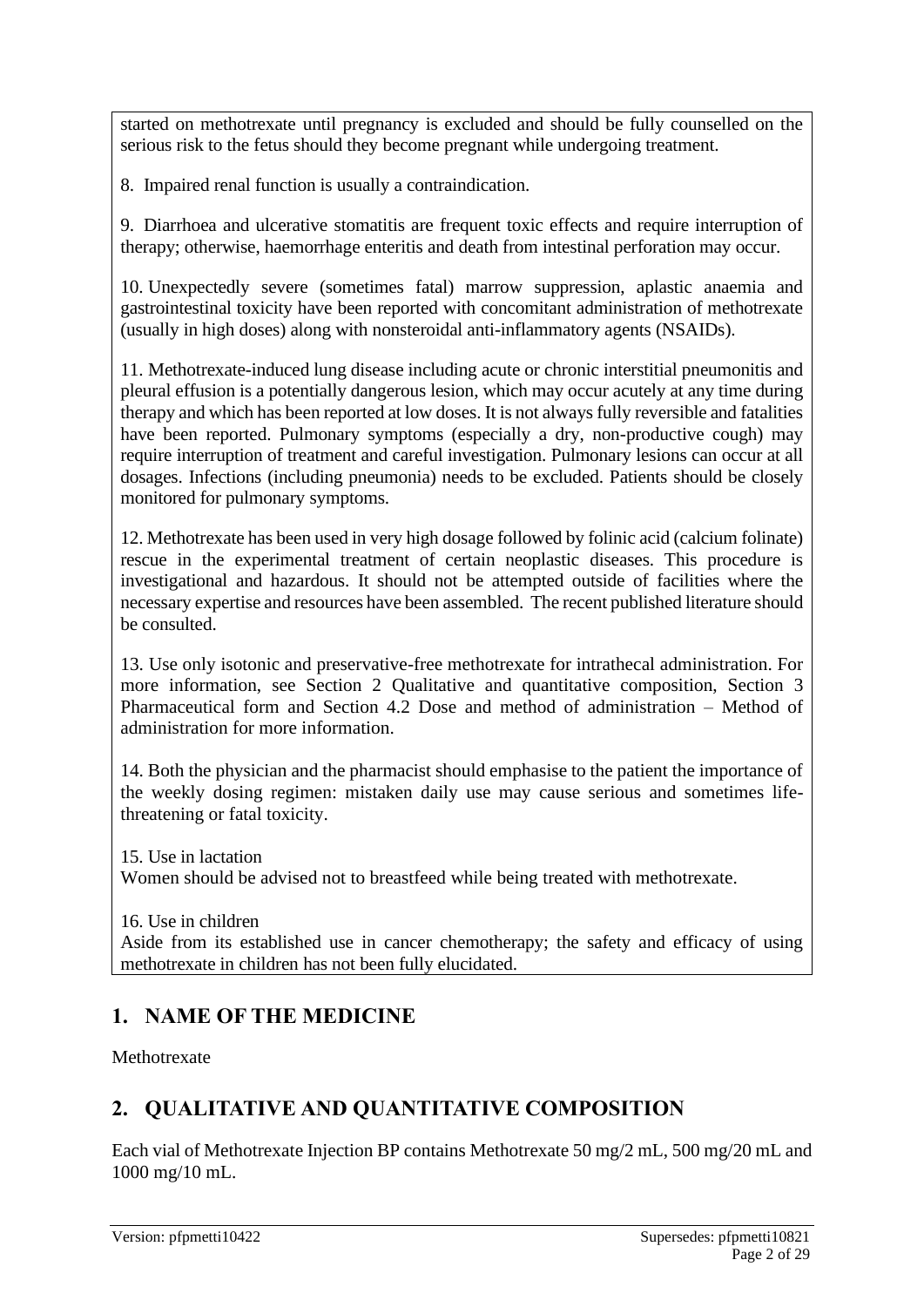Sodium Chloride is added to the 50 mg in 2 mL and 500 mg in 20 mL presentations to render them isotonic. Methotrexate Injection BP 1000 mg in 10 mL is hypertonic.

For the full list of excipients, see Section 6.1 List of excipients.

## **3. PHARMACEUTICAL FORM**

Solution for injection.

Methotrexate Injection BP is a sterile, preservative-free yellow to orange solution.

## **4. CLINICAL PARTICULARS**

## **4.1 Therapeutic indications**

### **Antineoplastic Chemotherapy**

Treatment of breast cancer, gestational choriocarcinoma and in patients with chorioadenoma destruens and hydatidiform mole. Palliation of acute and subacute lymphocytic and meningeal leukaemia. Greatest effect has been observed in palliation of acute lymphoblastic (stem cell) leukaemias. In combination with corticosteroids, methotrexate may be used for induction of remission. The drug is now most commonly used for the maintenance of induced remissions. Methotrexate is also effective in the treatment of the advanced stages (III and IV, Peters Staging System) of lymphosarcoma, particularly in children and in advanced cases of mycosis fungoides.

## **High Dose Therapy**

The use of very high doses is made possible by vials for injection containing 500 mg and 1000 mg (see Section 4.4 Special warnings and precautions for use). Diseases treated with these doses administered in the form of single-drug or combination therapy, include osteogenic sarcoma, acute leukaemia, bronchogenic carcinoma and epidermoid carcinoma of the head and neck.

## **Psoriasis Chemotherapy (see WARNINGS box and Section 4.4 Special warnings and precautions for use)**

Because of the high risk attending to its use, Methotrexate Injection is only indicated in the symptomatic control of severe, recalcitrant, disabling psoriasis which is not adequately responsive to other forms of therapy, but only when the diagnosis has been established, as by biopsy and / or after dermatologic consultations.

## **4.2 Dose and method of administration**

## **Dosage**

Because of its potential to cause severe toxicity, methotrexate therapy requires close supervision with particular caution to distinguish between daily and weekly dosage regimens. Weekly dosage prescriptions should specify a particular day of the week.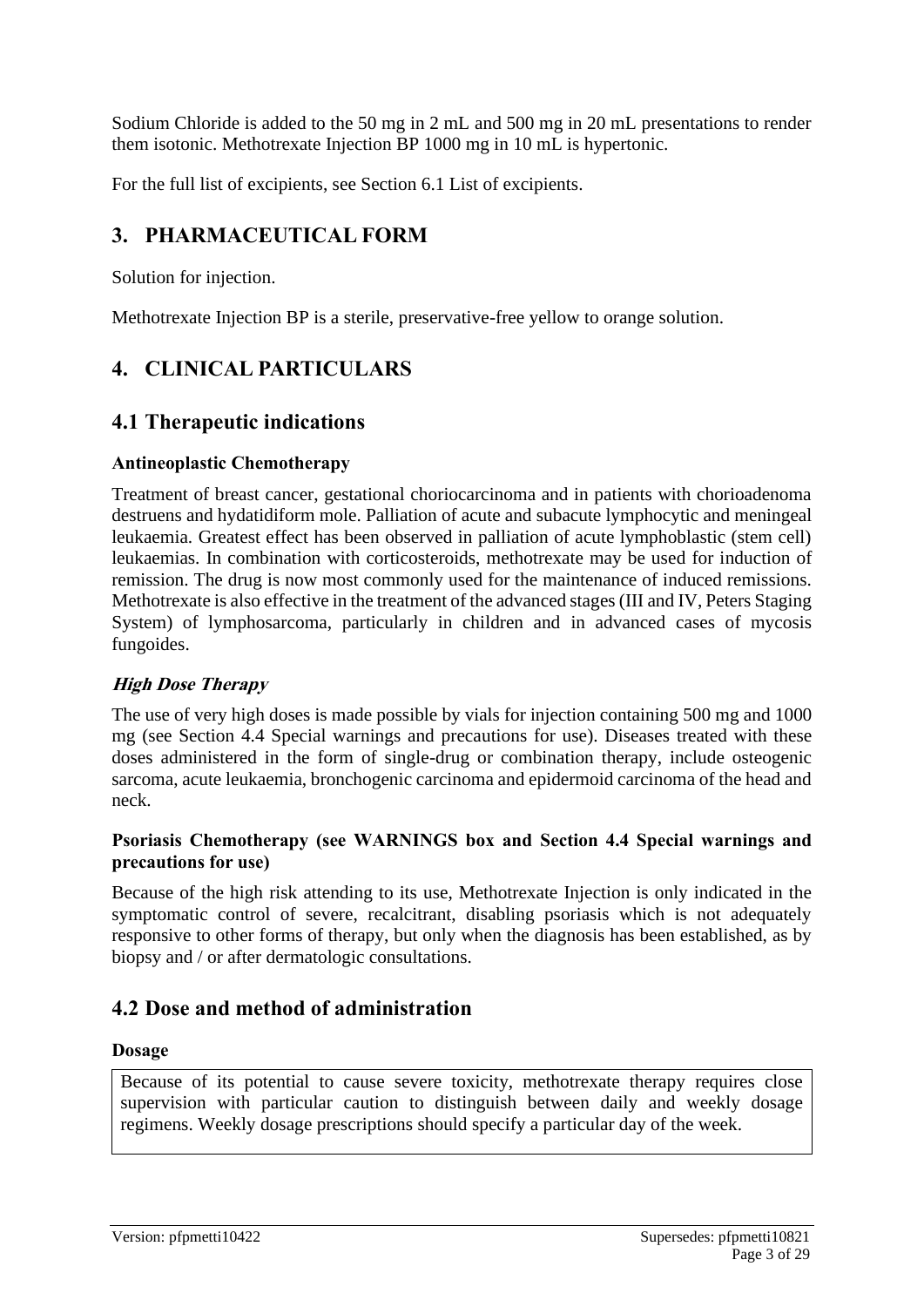## **Antineoplastic Chemotherapy**

## **Breast Carcinoma**

Prolonged cyclic combination chemotherapy with cyclophosphamide, methotrexate and fluorouracil has given good results when used as adjuvant treatment to radical mastectomy in primary breast cancer with positive axillary lymph nodes. Methotrexate dosage was 40 mg/m<sup>2</sup> intravenously on only the first and eighth days.

## **Choriocarcinoma and similar Trophoblastic Diseases**

Methotrexate is administered intramuscularly in doses of 15 mg to 30 mg daily for a five day course. Such courses are usually repeated three to five times as required with a rest period of one or more weeks interposed between courses, until any manifesting toxic symptoms subside. The effectiveness of therapy is ordinarily evaluated by 24 hour quantitative analysis of urinary chorionic gonadotropin hormone ( $\beta$ -hCG), which should return to normal or less than 50 units/24 hour usually after the 3rd or 4th course and usually followed by a complete resolution of measurable lesions in 4 to 6 weeks. One to two courses of methotrexate after normalisation of  $\beta$ -hCG is usually recommended. Before each course of the drug, careful clinical assessment is essential. Cyclic combination therapy of methotrexate with other antitumour drugs has been reported as being useful. Since hydatidiform mole may precede or be followed by choriocarcinoma, prophylactic chemotherapy with methotrexate has been recommended. Chorioadenoma destruens is considered to be an invasive form of hydatidiform mole. Methotrexate is administered in these disease states in doses similar to those recommended for choriocarcinoma.

## **Leukaemia**

Acute lymphatic (lymphoblastic) leukaemia in children and young adolescents is the most responsive to present day chemotherapy. In young adults and older patients, clinical remission is more difficult to obtain and early relapse is more common. In chronic lymphatic leukaemia, the prognosis for adequate response is less encouraging. Methotrexate alone or in combination with steroids was used initially for induction of remission of lymphoblastic leukaemias. More recently, corticosteroid therapy in combination with other antileukaemic drugs or in cyclic combination therapy including methotrexate, has produced rapid and effective remissions. When used for induction, in doses of 3.3 mg/m<sup>2</sup> in combination with prednisolone 60 mg/m<sup>2</sup> given daily, remission occurred in 50% of patients treated, usually within a period of 4 to 6 weeks.

Methotrexate alone, or in combination with other agents, appears to be the drug of choice for securing maintenance of drug induced remissions. When remission is achieved and supportive care has produced general clinical improvement, maintenance therapy is initiated, by administering methotrexate 2 times weekly intramuscularly in doses of 30 mg/m<sup>2</sup>. It has also been given in doses of 2.5 mg/kg intravenously every 14 days. If and when relapse does occur, reinduction of remission can again usually be obtained by repeating the initial induction regimen.

## **Meningeal Leukaemia**

Patients with leukaemia are subject to leukaemic invasion of the central nervous system. This may manifest characteristic signs or symptoms or may remain silent and be diagnosed only by examination of the cerebrospinal fluid, which contains leukaemic cells in such cases. Therefore, the CSF should be examined in all leukaemic patients. Since passage of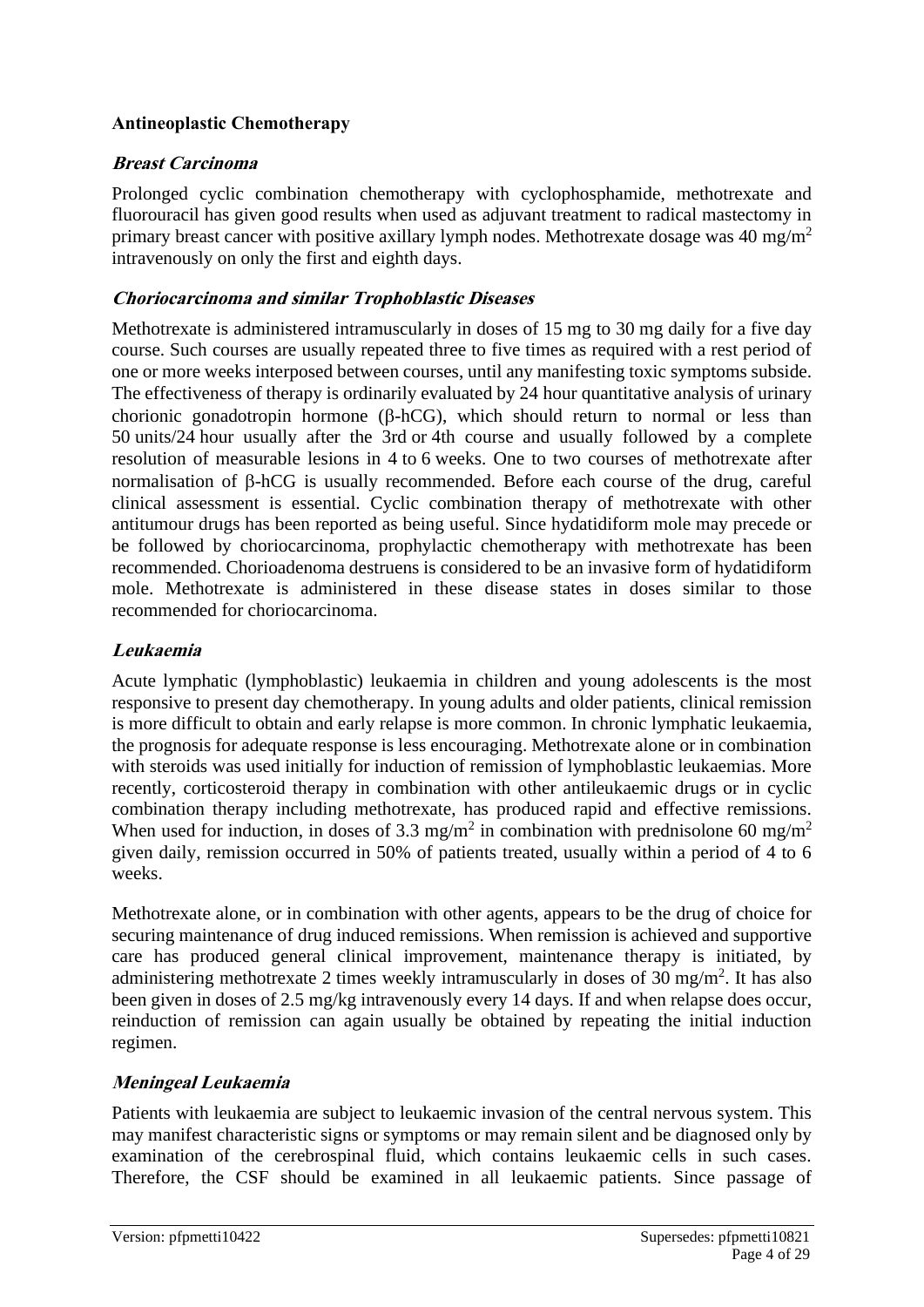methotrexate from blood serum to the cerebrospinal fluid is minimal, for adequate therapy the drug is administered intrathecally.

It is now common practice to administer methotrexate intrathecally as prophylaxis in all cases

of lymphocytic leukaemia.

By intrathecal injection the distribution of methotrexate is in the CSF, the volume of which is dependent on age and not body surface area. The CSF is at 40% of adult volume at birth and reaches adult volume in several years. The recommended dose by age is:

| Age $(Yrs)$ |      |                 | ∽                | $3+$ Older                     |
|-------------|------|-----------------|------------------|--------------------------------|
| Dose $(mg)$ | 6 mg | 8 <sub>mg</sub> | 10 <sub>mg</sub> | $1^{\circ}$<br>$12 \text{ mg}$ |

There is some indication that infants less than 4 months and adults  $\geq 70$  years may have increased acute toxicity with doses recommended and dose reduction may be indicated.

The solution is made in a strength of 1 mg/mL with an appropriate, sterile, preservative-free medium such as 0.9% Sodium Chloride Injection BP. Remove a volume of cerebrospinal fluid equivalent to the volume of methotrexate being administered.

For the treatment of meningeal leukaemia, intrathecal methotrexate may be given at intervals of 2 to 5 days however, there is some indication that doses given at intervals of less than one week may result in increased toxicity. Do not exceed the maximum recommended single dose of 15 mg.

Methotrexate is administered until the cell count of the cerebrospinal fluid returns to normal. At this point, one additional dose is advisable.

For prophylaxis against meningeal leukaemia, the dosage is the same as for treatment except for the intervals of administration. On this subject, it is advisable for the physician to consult the medical literature.

Large doses may cause convulsions. Untoward side effects may occur with any given intrathecal injection and are commonly neurological in character. Methotrexate given by intrathecal route appears significantly in the systemic circulation and may cause systemic methotrexate toxicity. Therefore, systemic antileukaemic therapy with drug should be appropriately adjusted, reduced or discontinued. Focal leukaemic involvement of the CNS may not respond to intrathecal chemotherapy and is best treated with radiotherapy.

## **Lymphomas**

In Burkitt's tumour, stages I-II, methotrexate has produced prolonged remission in some cases. Recommended dosage is 10 to 25 mg per day orally for 4 to 8 days. In stage III, methotrexate is commonly given concomitantly with other antitumour agents. Treatment in all stages usually consists of several courses of the drug interposed with 7 to 10 day rest periods.Lymphosarcomas in stage III may respond to combined drug therapy with methotrexate given in doses of 0.625 mg to 2.5 mg/kg daily. Hodgkin's Disease responds poorly to methotrexate and to most types of chemotherapy.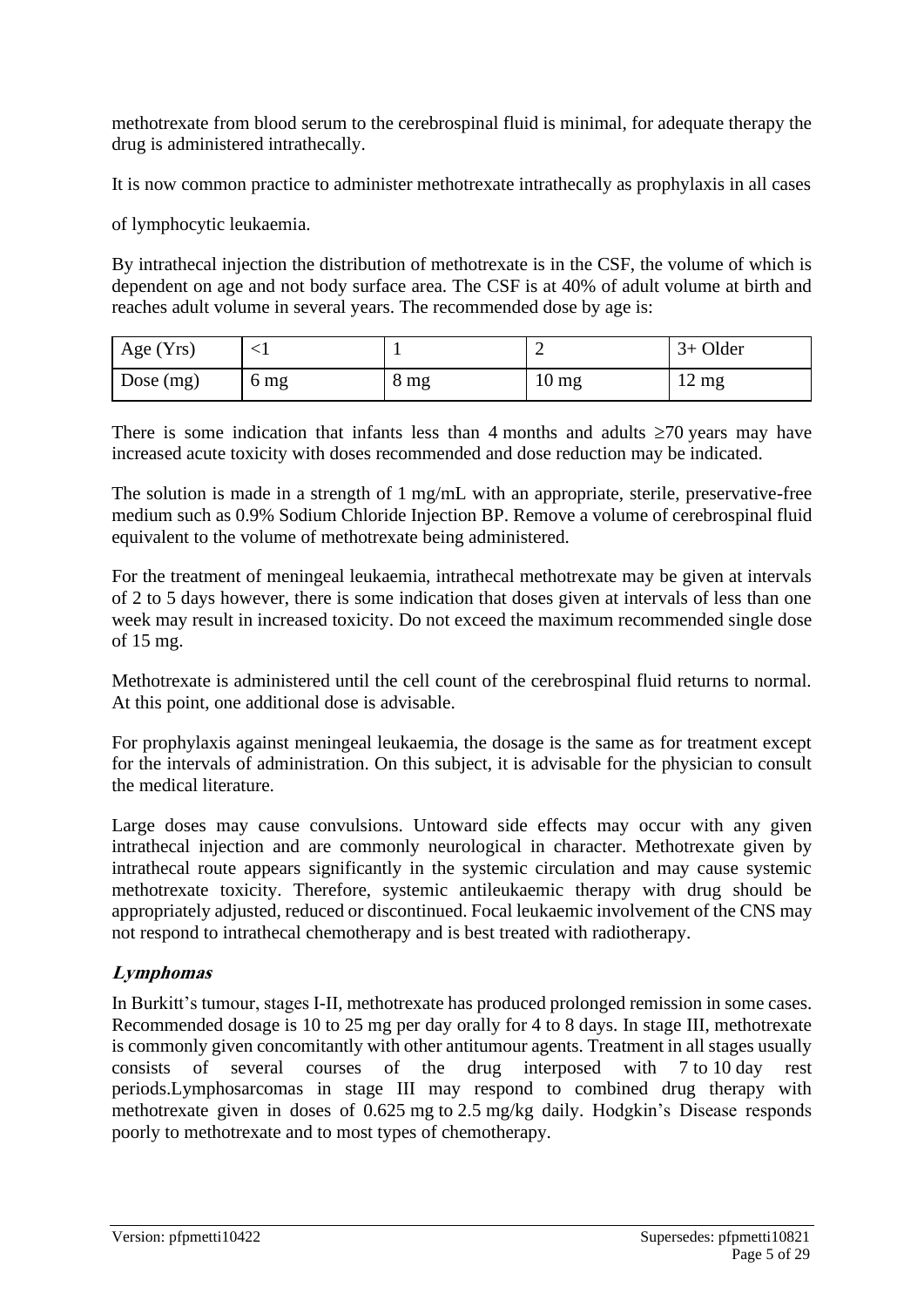## **Mycosis Fungoides**

As an alternative to oral therapy, methotrexate 50 mg intramuscularly weekly or 25 mg intramuscularly twice weekly may be given.

### **High-dose Therapy (see Section 4.4 Special warnings and precautions for use)**

Dosage regimens have varied considerably in different studies, the nature and severity of the disease and the previous experience of the investigator are some of the factors influencing the choice of dosage and the duration of therapy. It must be emphasised that high dosages should be used only by qualified specialists and in hospitals where the necessary facilities are available.

#### **Psoriasis Chemotherapy**

The patient should be fully informed of the risks involved and should be under constant supervision of the physician.

Assessment of renal function, liver function and blood elements should be made by history, physical examination and laboratory tests (such as full blood count, urinalysis, serum creatinine, liver function studies and liver biopsy if indicated) before beginning methotrexate, periodically during methotrexate therapy and before reinstituting methotrexate therapy after a rest period. Appropriate steps should be taken to avoid conception during and for at least 6 months following methotrexate therapy.

The commonly used injectable dosage schedule is by weekly parenteral intermittent large doses.

All schedules should be continually tailored to the individual patient. Dose schedules cited below pertain to an average 70 kg adult. An initial test dose one week prior to initiation of therapy is recommended to detect any idiosyncrasy. A suggested dose range is 5 mg to 10 mg parenterally.

## **Recommended Starting Dose Schedules**

Weekly single IM or IV dose schedule: 10 mg to 25 mg per week until adequate response is achieved. With this dosage schedule, 50 mg per week should ordinarily not be exceeded.

Dosage may be gradually adjusted to achieve optimal clinical response, but not to exceed the maximum stated for each schedule. Once optimal clinical response has been achieved the dosage schedule should be reduced to the lowest possible amount of drug and to the longest possible rest period. The use of methotrexate may permit the return to conventional topical therapy, which should be encouraged.

#### **Dosage Adjustment**

## **Renal Impairment**

Methotrexate is excreted primarily by the kidneys. In patients with renal impairment the dose may need to be adjusted to prevent accumulation of drug (see Section 4.4 Special warnings and precautions for use, Use in Renal Impairment).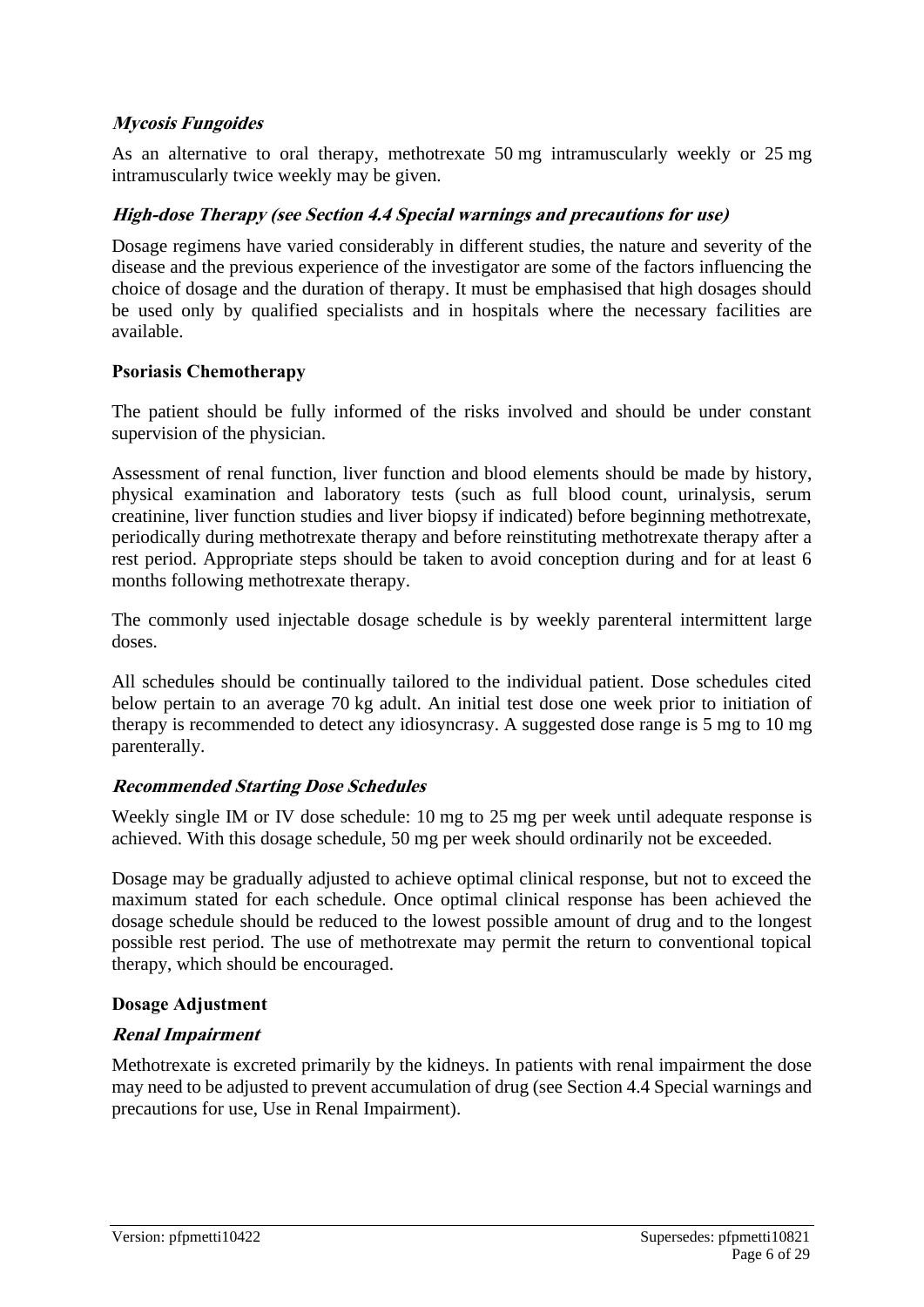**Method of Administration**

**Methotrexate Injection (BP) products suitable for IV, IM or intrathecal use:**  Pfizer (Australia) METHOTREXATE 50 mg/2 mL injection BP Pfizer (Australia) METHOTREXATE 500 mg/20 mL injection BP vial **Methotrexate Injection (BP) Injection products suitable for IV use only. Not for intrathecal use as the solution is hypertonic:**  Pfizer (Australia) METHOTREXATE 1000 mg/10 mL injection BP vial (Hypertonic)

For intrathecal injection, Methotrexate Injection should be diluted to a strength of 1 mg/mL with an appropriate preservative-free medium such as 0.9% Sodium Chloride Injection.

For conversion of mg/kg bodyweight to mg/m<sup>2</sup> of body surface area or the reverse, a ratio of 1:30 is given as a guideline. The conversion factor varies between 1:20 and 1:40 depending on age and body build.

## **Instructions for Handling**

As with all antineoplastic agents, trained personnel should prepare Methotrexate Injection BP. This should be performed in a designated area (preferably a cytotoxic laminar flow cabinet). Protective gown, mask, gloves and appropriate eye protection should be worn when handling methotrexate. Where solution accidentally contacts skin or mucosa, the affected area should be immediately washed thoroughly with soap and water. It is recommended that pregnant personnel not handle cytotoxic agents such as methotrexate.

Luer-Lock fitting syringes are recommended. Large bore needles are recommended to minimise pressure and possible formation of aerosols. Aerosols may also be reduced by using a venting needle during preparation.

Items used to prepare Methotrexate Injection BP, or articles associated with body waste, should be disposed of by placing in a double sealed polythene bag and incinerating at 1100°C.

## **Spills and Disposal**

If spills occur, restrict access to the affected area. Wear two pairs of gloves (latex rubber), a respirator mask, a protective gown and safety glasses. Limit the spread of the spill by covering with absorbent material such as absorbent towel or adsorbent granules. Collect up the towel of absorbent/adsorbent material and other debris from spill and place in a leak proof plastic container and label accordingly. Cytotoxic waste should be regarded as hazardous or toxic and clearly labelled 'CYTOTOXIC WASTE FOR INCINERATION AT 1100°C'. Waste material should be incinerated at 1100°C for at least 1 second. Cleanse the remaining spill area with copious amounts of water.

Single use only. Discard unused portion.

## **4.3 Contraindications**

Methotrexate should not be given to:

Patients with a known hypersensitivity to methotrexate or to any of the excipients.

Pregnant women (see Section 4.6 Fertility, pregnancy and lactation).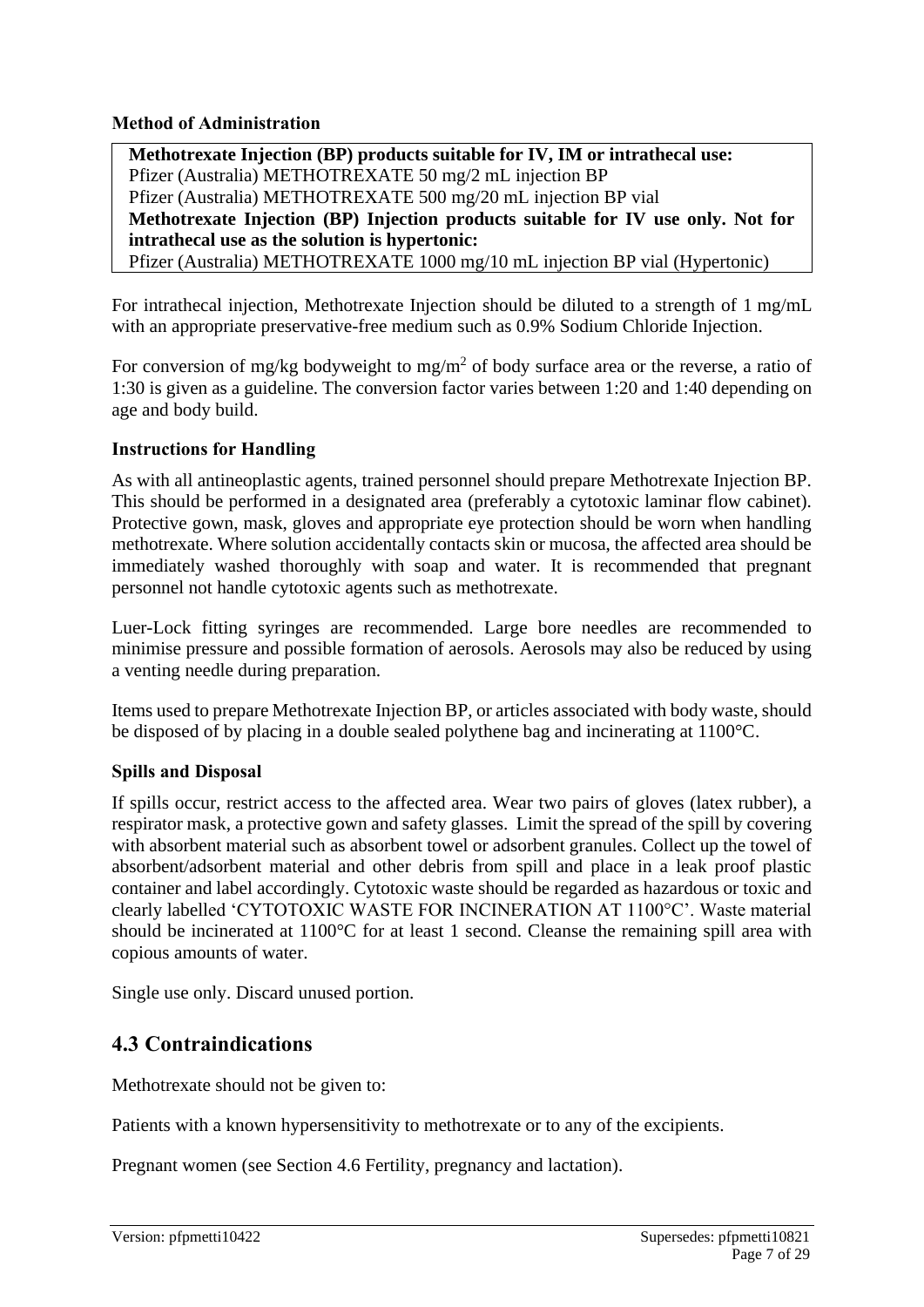Breast-feeding women (see Section 4.6 Fertility, pregnancy and lactation).

Patients with severe hepatic impairment.

Patients with severe renal impairment.

Patients with alcoholism or alcoholic liver disease.

Patients who have overt or laboratory evidence of immunodeficiency syndromes.

Patients with pre-existing blood dyscrasias, such as bone marrow hypoplasia, leucopenia, thrombocytopenia or anaemia.

Patients with severe acute or chronic infections.

Psoriasis patients with peptic ulcer disease or ulcerative colitis.

During methotrexate therapy concurrent vaccination with live vaccines must not be carried out.

An increased risk of hepatitis has been reported to result from combined use of methotrexate and etretinate. Therefore, the combination of methotrexate with retinoids, such as acitretin, is also contraindicated.

Radiotherapy to the central nervous system should not be given concurrently with intrathecal methotrexate.

## **4.4 Special warnings and precautions for use**

## **Use with Caution in the Following Circumstances**

Methotrexate must be used only by physicians experienced in antimetabolite chemotherapy or, in the case of non-oncological conditions, by a specialist physician.

Because of the possibility of fatal or severe toxic reactions the patient should be fully informed by the physician of the risks involved before commencing methotrexate treatment, and should remain under the physician's constant supervision. Close monitoring for toxicity throughout treatment is mandatory, particularly in high dose therapy, or where drug elimination could be impaired (renal impairment, pleural effusion, ascites).

Methotrexate exits slowly from the third-space compartments (e.g. pleural effusions or ascites) which may lead to a prolonged terminal phase half-life and unexpected toxicity. In patients with significant third-space accumulation, it is advisable to evacuate the fluid before treatment and to monitor plasma methotrexate levels. Such patients require especially careful monitoring for toxicity, and require dose reduction, or in some cases, discontinuation of methotrexate administration (see Pulmonary).

Deaths have been reported with use of methotrexate in the treatment of malignancy and psoriasis.

In the treatment of psoriasis, methotrexate should be restricted to severe, recalcitrant, disabling disease, which is not adequately responsive to other forms of therapy, but only when the diagnosis has been established, as by biopsy and / or after appropriate consultation.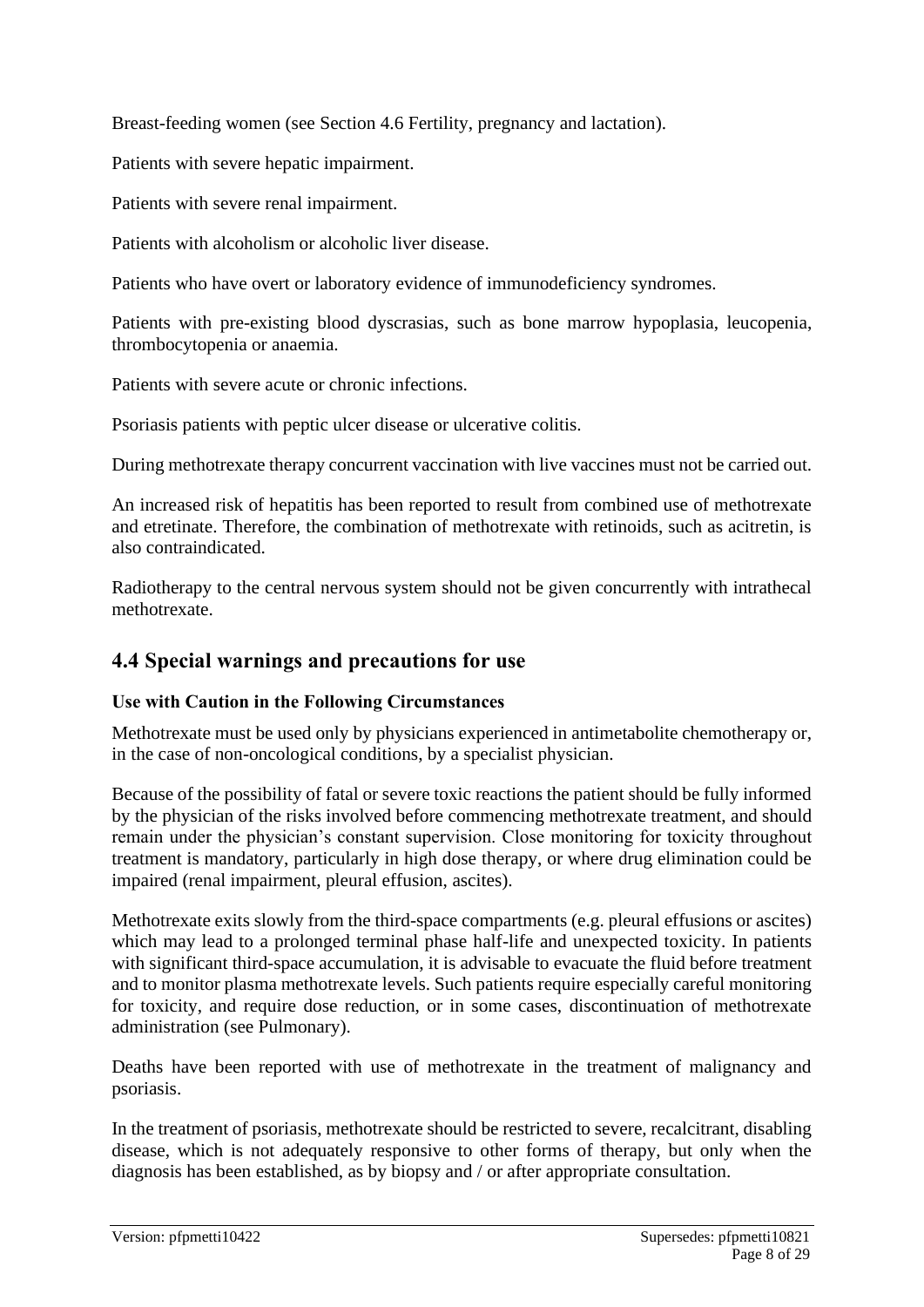Methotrexate should be used with extreme caution in the presence of debility and in extreme youth or age (see Paediatric Use and Use in the Elderly).

Malignant lymphomas may occur in patients receiving low dose methotrexate, in which case therapy must be discontinued. These lymphomas may regress following withdrawal of methotrexate without requiring treatment. Failure of the lymphoma to show signs of spontaneous regression requires initiation of cytotoxic therapy.

Methotrexate, like other cytotoxic drugs, may trigger tumour lysis syndrome in patients with rapidly growing tumour.

Methotrexate has the potential for serious toxicity. Toxic effects may be related in frequency and severity to dose or frequency of administration, but have been seen at all doses. Because the toxic effects can occur at any time during therapy, it is necessary to follow the patients on methotrexate therapy very closely.

When considering the use of methotrexate for chemotherapy, clinicians must evaluate the need and potential value of the drug against the risks, adverse effects or toxic effects. Most adverse effects are reversible if detected early. When such reactions do occur, the drug should be reduced in dosage or discontinued and appropriate corrective measures should be taken. If methotrexate therapy is reinstituted, it should be carried out with utmost caution, with adequate consideration of further need for the drug, and with increased alertness as to possible recurrence of toxicity.

Both the physician and the pharmacist should emphasise to the patient the importance of the weekly dosage regimens; mistaken daily use may cause serious and sometimes life-threatening or fatal toxicity (see WARNINGS box).

Concomitant use of hepatotoxic or haematotoxic DMARDs (disease-modifying antirheumatic drugs, e.g. leflunomide) is not advisable.

#### **Folinic acid deficiency**

Folate deficiency states may increase methotrexate toxicity.

Adequate folinic acid (calcium folinate) protection is indicated in high-dose methotrexate therapy. The administration of calcium folinate, hydration, and urine alkalisation should be carried out with constant monitoring of the toxic effects and the elimination of methotrexate. Appropriate calcium folinate administration can be discontinued when the serum methotrexate concentration level is below 10-8 M (see Section 4.9 Overdose).

If acute methotrexate toxicity occurs, patients may require folinic acid. In patients with psoriasis, folic acid or folinic acid may reduce methotrexate toxicities such as gastrointestinal symptoms, stomatitis, alopecia, and elevated liver enzymes.

Before taking a folate supplement, it is advisable to check B12 levels, since folate administration can mask symptoms of B12 deficiency.

#### **High-dose Therapy**

Methotrexate has been used in very high dosage followed by folinic acid rescue in the experimental treatment of certain neoplastic disease. High dosing regimens for other neoplastic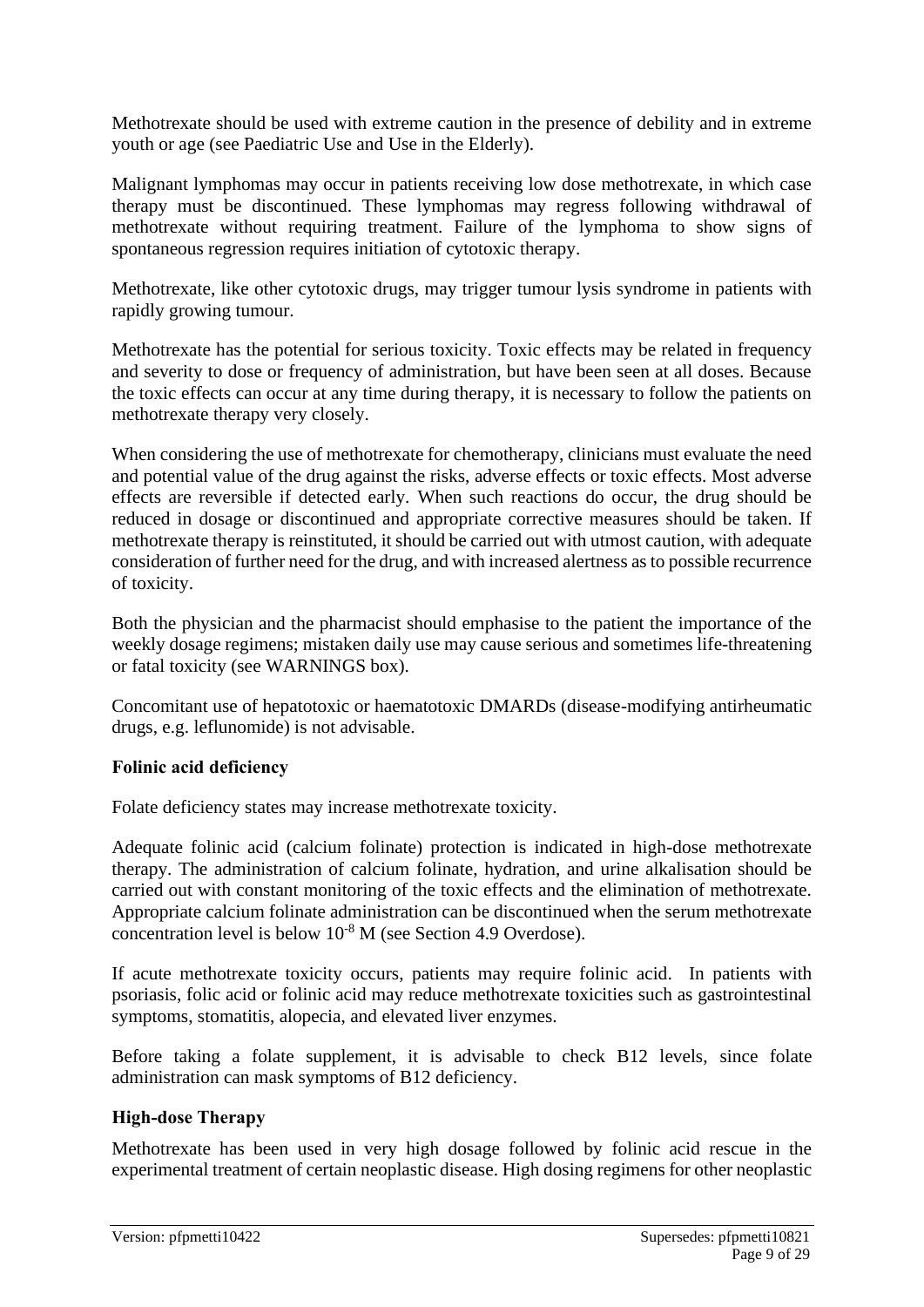diseases are investigational, hazardous and a therapeutic advantage has not been established. These procedures should not be attempted outside of facilities where the necessary expertise and resources have been assembled. The recent published literature should be consulted. Large doses should not be used in patients with impaired renal function or a third-space reservoir, such as ascites or large pleural effusion, because rapid drug excretion is important in limiting toxicity. Careful monitoring of renal function and methotrexate serum levels is required in order to reveal impending toxicity. Administration of calcium folinate is mandatory in highdose methotrexate therapy. The administration of calcium folinate, hydration and urine alkalinisation should be carried out with constant monitoring of the toxic effects and the elimination of methotrexate.

The use of methotrexate high-dose regimens  $(\geq 500 \text{ mg/m}^2)$  recommended for osteosarcoma requires meticulous care. High doses of methotrexate used in the treatment of osteosarcoma may cause renal damage leading to acute renal failure. Nephrotoxicity is due primarily to the precipitation of methotrexate and 7-hydroxymethotrexate in the renal tubules. Close attention to renal function including adequate hydration, using alkalinisation and measurement of serum methotrexate and creatinine levels are essential for safe administration.

Systemic high doses or intrathecal administration of methotrexate may cause significant CNS toxicity. Patients should be closely monitored for neurologic symptoms and if these occur treatment should be discontinued and appropriate therapy instituted (see Section 4.9 Overdose).

### **Organ System Toxicity**

### **Gastrointestinal**

Methotrexate should be used with extreme caution in the presence of peptic ulcer and ulcerative colitis. Methotrexate is contraindicated in psoriasis patients with peptic ulcer disease or ulcerative colitis (see Section 4.3 Contraindications).

Gastrointestinal disorders frequently require dosage adjustment. Vomiting, diarrhoea and ulcerative stomatitis are frequent toxic effects and require interruption of therapy; otherwise haemorrhagic enteritis and death from intestinal perforation may occur. Supportive therapy (including preventing dehydration) should be instituted until recovery occurs.

In rare cases the effect of methotrexate on the intestinal mucosa has led to malabsorption or toxic megacolon.

## **Haematologic**

Methotrexate may produce marked depression of bone marrow, and cause anaemia, aplastic anaemia, pancytopenia, leucopenia, neutropenia, thrombocytopenia and bleeding. Clinical sequelae such as fever, infections, haemorrhage from various sites and septicaemia may be expected.

Methotrexate should not be used in patients with pre-existing haematopoietic impairment (see Section 4.3 Contraindications).

Pre-treatment and periodic haematologic studies are essential to the use of methotrexate in chemotherapy because of the common effects of haematopoietic suppression. These effects may occur abruptly and on apparent safe dosage, and any profound drop in blood cell count indicates that methotrexate should be immediately discontinued and appropriate therapy instituted.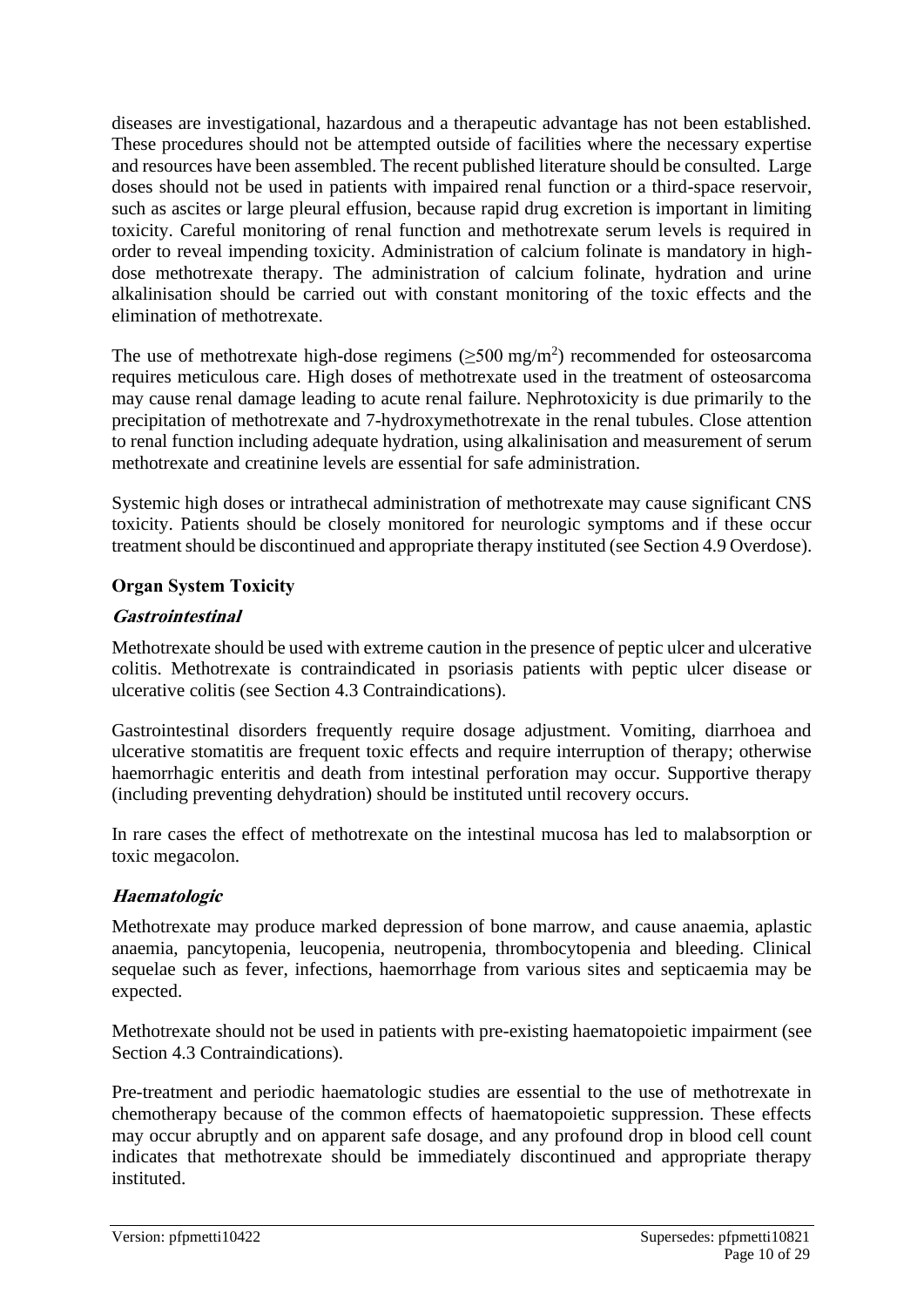If profound leucopenia occurs during therapy, bacterial infection may occur or become a threat. Cessation of the drug and appropriate antibiotic therapy is usually indicated. In severe bone marrow depression, blood or platelet transfusions may be necessary.

In the treatment of neoplastic diseases, methotrexate should be continued only if the potential benefit outweighs the risk of severe myelosuppression. In psoriasis, methotrexate should be stopped immediately if there is a significant drop in blood cell counts.

Folate supplementation may permit continuation of methotrexate therapy with resolution of anaemia.

Concomitant administration of folate antagonists such as trimethoprim/sulphamethoxazole has been reported to cause an acute megaloblastic pancytopenia in rare instances (see Section 4.5 Interactions with other medicines and other forms of interactions, Antibiotics, *Oral Antibiotics*).

Megaloblastic anaemia has also been reported, mainly in elderly patients receiving long-term methotrexate therapy.

### **Musculoskeletal**

Methotrexate given concomitantly with radiotherapy may increase the risk of soft tissue necrosis and osteonecrosis.

#### **Infection or Immunologic States**

Any infections should be attended to before initiation of methotrexate therapy. Methotrexate should be used with extreme caution in the presence of active infections, and is usually contraindicated in patients with overt or laboratory evidence of immunodeficiency syndromes. Methotrexate therapy has immunosuppressive activity which can potentially lead to serious or even fatal infections. This factor must be taken into consideration in evaluating the use of the drug where immune responses in a patient may be important or essential.

Pneumonia (in some cases leading to respiratory failure) may occur. Potentially fatal opportunistic infections, especially *Pneumocystis jirovecii* pneumonia, may occur with methotrexate therapy. When a patient presents with pulmonary symptoms, the possibility of *Pneumocystis jirovecii* pneumonia should be considered.

In addition, pulmonary alveolar haemorrhage has been reported with methotrexate used in rheumatologic and related indications. This event may also be associated with vasculitis and other comorbidities. Prompt investigations should be considered when pulmonary alveolar haemorrhage is suspected to confirm the diagnosis.

Special attention should be paid in cases of inactive chronic infections (e.g. herpes zoster, tuberculosis, hepatitis B or C) because of their potential for re-activation.

Patients receiving immunosuppressive therapy, including methotrexate, are at an increased risk of developing skin cancer (melanoma and non-melanoma). The risk appears to be related to the intensity and duration of immunosuppression rather than to the use of any specific agent. Periodic skin examination is recommended for all patients who are at increased risk for skin cancer and exposure to sunlight and UV light should be limited by wearing protective clothing and using a sunscreen with a high protection factor.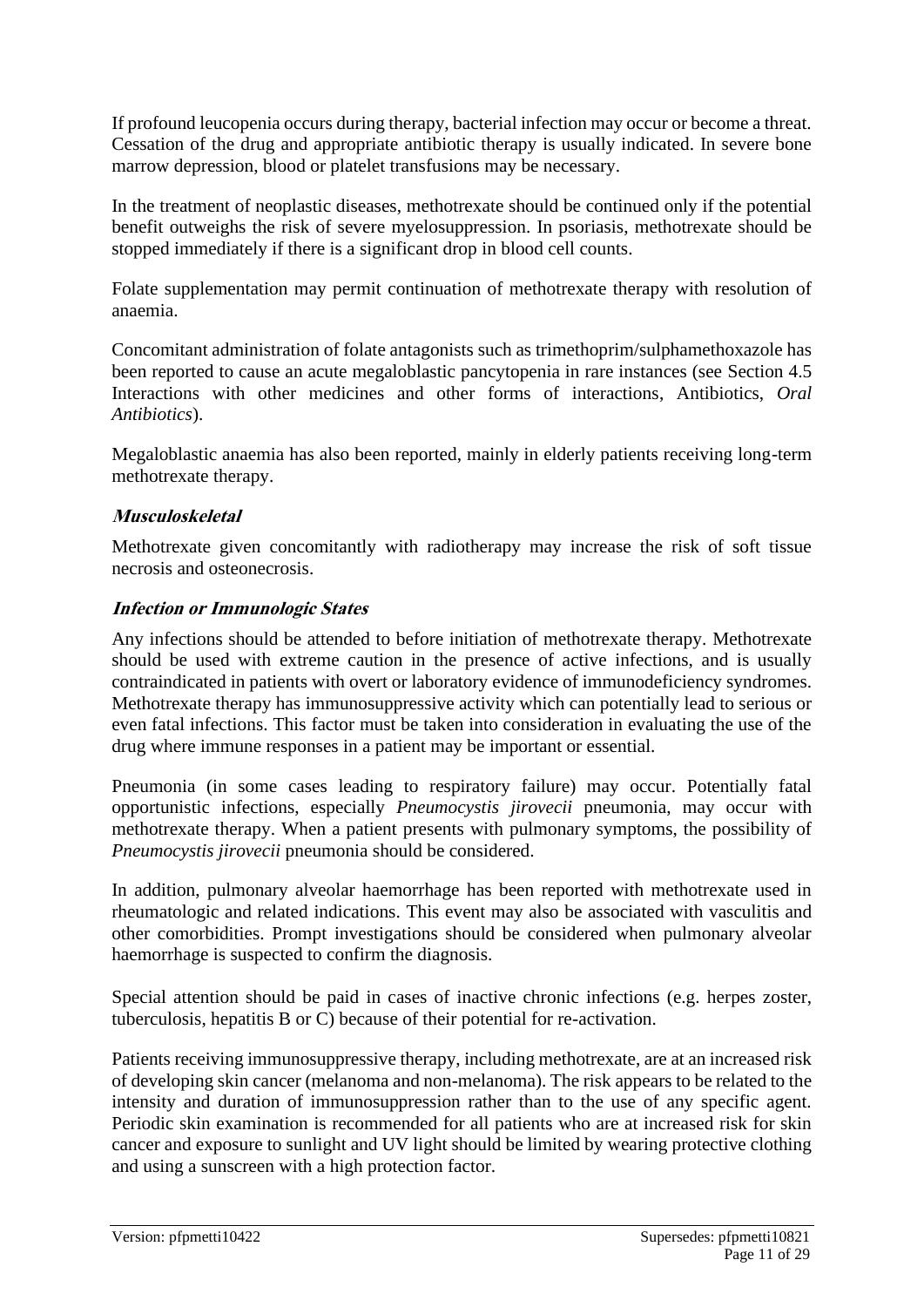### **Immunisation**

Methotrexate has some immunosuppressive activity and immunisation may be ineffective when given during methotrexate therapy. Immunisation with live virus vaccines is contraindicated during therapy (see Section 4.3 Contraindications). There have been reports of disseminated vaccinia infections after smallpox immunisation in patients receiving methotrexate therapy.

#### **Neurologic**

There have been reports of leucoencephalopathy following intravenous administration of methotrexate in high doses to patients who have had craniospinal irradiation (see Paediatric Use). Symptomatic patients were commonly noted to have leucoencephalopathy and/or microangiopathic calcifications on diagnostic imaging studies.

Chronic leucoencephalopathy has also been reported in patients who received repeated doses of high-dose methotrexate with folinic acid rescue even without cranial irradiation. There are also reports of leucoencephalopathy in patients who received oral methotrexate.

Discontinuation of methotrexate does not always result in complete recovery.

A transient acute neurologic syndrome has been observed in patients treated with high dosing regimens. Manifestations may include behavioural abnormalities, focal sensorimotor signs, including transient blindness, and abnormal reflexes. The exact cause is unknown.

After intrathecal or high-dose use of methotrexate, the central nervous system toxicity which may occur can be classified as follows: (1) acute chemical arachnoiditis manifested by such symptoms as headache, back pain, nuchal rigidity, and fever; (2) sub-acute myelopathy, usually transient, characterised by e.g. paraparesis/paraplegia and increased CSF pressure associated with involvement with one or more spinal nerve roots; (3) a delayed syndrome occurring months to years after treatment characterised by chronic leucoencephalopathy and manifested by confusion, stupor, irritability, somnolence, ataxia, dementia, occasionally major convulsions, and coma. This central nervous system toxicity can be progressive and even fatal. The effects are dose-related and occur particularly when intrathecal methotrexate is given at doses greater than 50 mg in combination with cranial irradiation and systemic methotrexate therapy. Signs of neurotoxicity (meningeal irritation, transient or permanent paresis, encephalopathy) should be monitored following intrathecal administration of methotrexate.

Intrathecal and intravenous administration of methotrexate may also result in acute encephalitis and acute encephalopathy with fatal outcome.

There have been reports of patients with periventricular CNS lymphoma who developed cerebral herniation with the administration of intrathecal methotrexate.

Cases of severe neurological adverse reactions that ranged from headache to paralysis, coma and stroke-like episodes have been reported (mostly in juveniles and adolescents) given intrathecal methotrexate in combination with intravenous cytarabine (see Section 4.5 Interactions with other medicines and other forms of interactions, Cytarabine).

#### **Pulmonary**

Acute or chronic interstitial pneumonitis and pleural effusion, often associated with blood eosinophilia, may occur and deaths have been reported.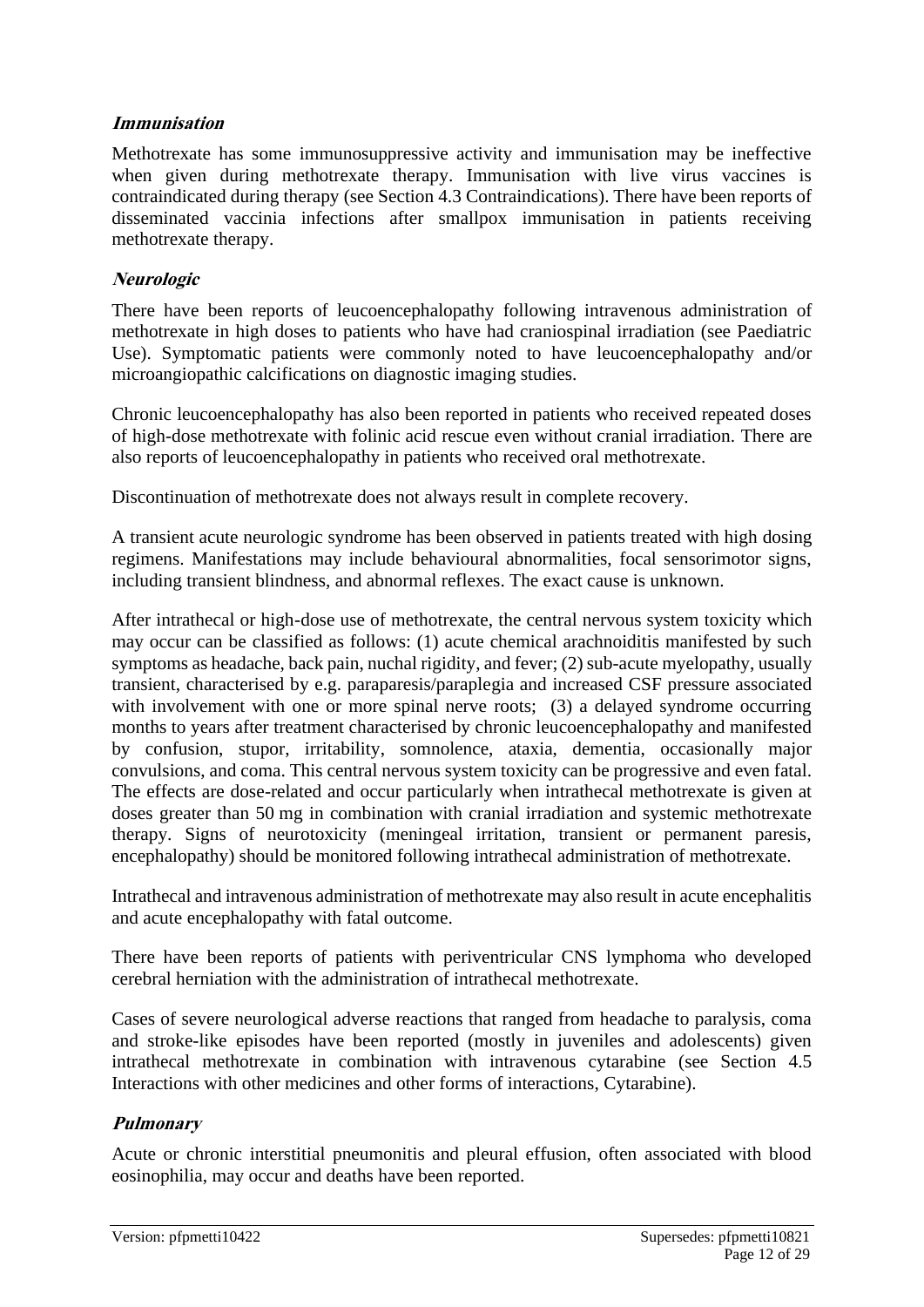Pulmonary symptoms (especially a dry non-productive cough) or a non-specific pneumonitis occurring during methotrexate therapy may be indicative of a potentially dangerous lesion and require interruption of treatment and careful investigation. Although clinically variable, the typical patient with methotrexate-induced lung disease presents with fever, cough, chest pain, dyspnoea, hypoxaemia, and an infiltrate on chest x-ray. Pulmonary lesions can occur at all dosages. Infection (including pneumonia) needs to be excluded in patients presenting with symptoms of pulmonary toxicity.

If methotrexate-induced lung disease is suspected, treatment with corticosteroids should be initiated and treatment with methotrexate should not be restarted.

Patients should be closely monitored for pulmonary signs and symptoms at each follow-up visit.

Methotrexate-induced pulmonary toxicity may occur at any time during therapy and may not be fully reversible.

### **Skin**

Severe, occasionally fatal, dermatological reactions, including toxic epidermal necrolysis (Lyell's syndrome), Stevens-Johnson syndrome, exfoliative dermatitis, skin ulceration/necrosis and erythema multiforme have been reported in children and adults within days of methotrexate administration. Reactions were noted after single or multiple doses of methotrexate in patients with neoplastic and non-neoplastic diseases.

Burning and erythema may appear in psoriatic areas for 1 to 2 days following each dose. Lesions of psoriasis may be aggravated by concomitant exposure to ultraviolet radiation. Skin ulceration has been reported in psoriatic patients and a few cases of anaphylactoid reactions have been reported. Radiation dermatitis and sunburn may be "recalled" by the use of methotrexate.

#### **Laboratory Monitoring**

In general, the following laboratory tests are recommended as part of essential clinical evaluation and appropriate monitoring of patients chosen for or receiving methotrexate therapy: a complete blood count (with differential and platelet counts); haematocrit; urinalysis; renal function tests; hepatitis B or C infection testing; liver function tests; and a chest X-ray. The tests should be performed prior to therapy, at appropriate periods during therapy, and after termination of therapy. During initial or change in dosing, or during periods of increased risk of elevated methotrexate blood levels (e.g. dehydration), more frequent monitoring may also be indicated.

During therapy for psoriasis, monitoring of the following parameters is recommended: haematology at least monthly, and hepatic enzyme levels and renal function every 1 to 2 months. More frequent monitoring is usually indicated during antineoplastic therapy. It may be important to perform liver biopsy or bone marrow aspiration studies where high dose or long term therapy is being followed.

## **Pulmonary Function Tests**

Pulmonary function tests may be useful if lung disease (e.g. interstitial pneumonitis) is suspected, especially if baseline measurements are available (see Pulmonary).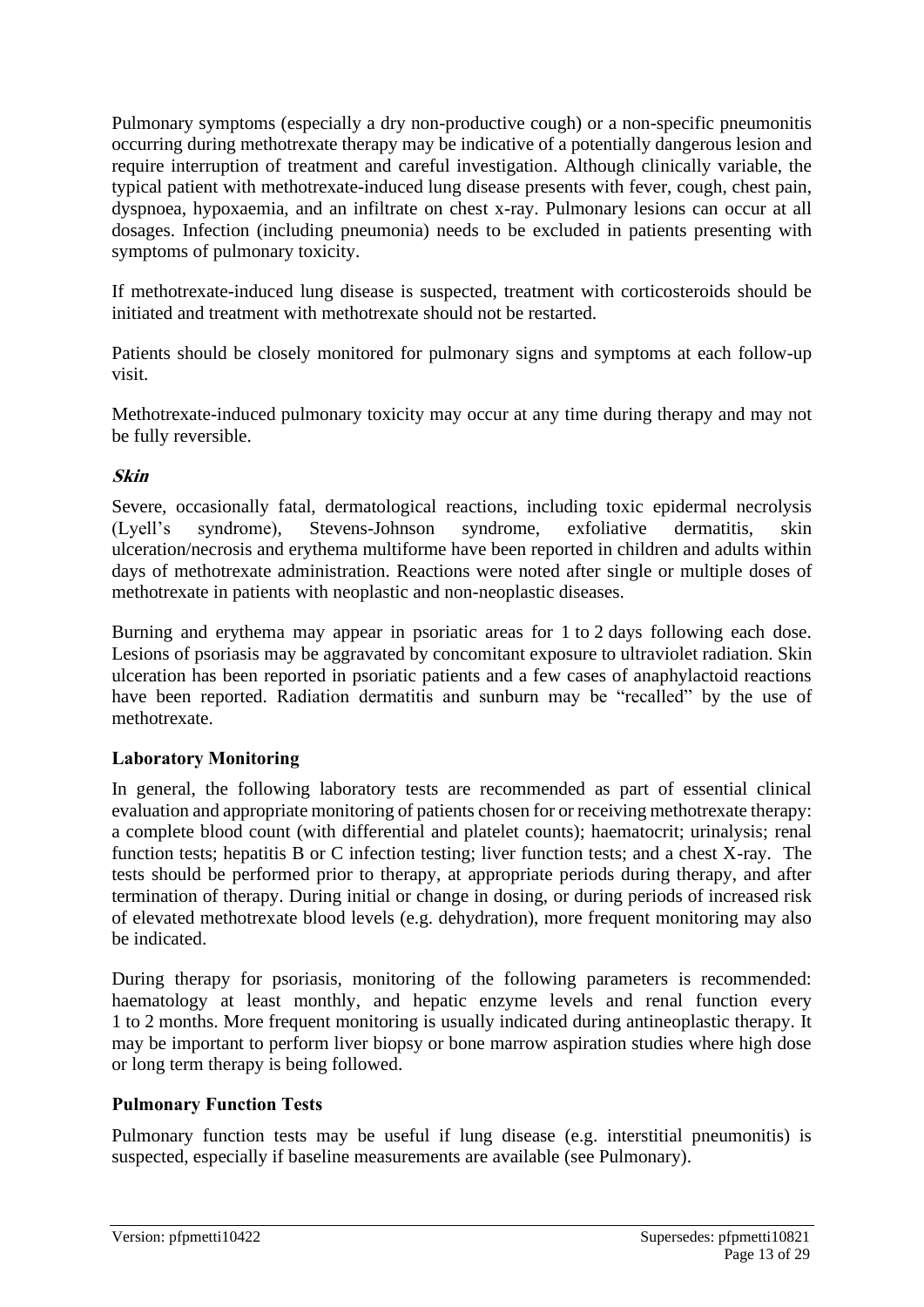## **Methotrexate Level**

Monitoring methotrexate serum levels, adjusting dose and implementing rescue measures as appropriate can significantly reduce toxicity and mortality.

Patients with pleural effusion, ascites, gastrointestinal tract obstruction, previous cisplatin therapy, dehydration, aciduria or impaired renal function are predisposed to developing elevated or prolonged methotrexate levels. Therefore, routine monitoring of methotrexate levels should be carried out in these patients.

Delayed methotrexate clearance can also occur in the absence of these conditions.

It is important that the patients with raised methotrexate levels are identified within 42 hours and that folinic acid rescue therapy is given to avoid irreversible methotrexate toxicity.

Monitoring should include determination of a methotrexate level at 24, 48, or 72 hours, and assessment of the rate of decline in methotrexate concentrations (to determine how long to continue folinic acid rescue).

## **Psoriasis**

Liver damage and function tests, including serum albumin and prothrombin time, should be performed several times prior to dosing. Liver function tests are often normal in developing fibrosis or cirrhosis. These lesions may be detectable only by biopsy. It is recommended to obtain a liver biopsy at the following points: 1) before start of therapy or shortly after initiation of therapy (2 to 4 months); 2) after a total cumulative dose of 1.5 grams; and 3) after each additional 1.0 to 1.5 grams. In case of moderate fibrosis or any cirrhosis, discontinue the drug; mild fibrosis normally suggests a repeat biopsy in 6 months. Milder histologic findings such as fatty change and low grade portal inflammation are relatively common before the start of therapy. Although these mild changes are normally not a reason to avoid or discontinue methotrexate therapy, the drug should be used with caution.

## **Information for Patients**

Patients should be informed of the risks in the use of methotrexate (including the early signs and symptoms of toxicity), the need to see their physician promptly if they occur, and of the need for close follow-up, including periodic laboratory tests to monitor toxicity.

Patients should be advised to report all symptoms or signs suggestive of infection.

Patients should be informed of the risk of pneumonitis and advised to contact their doctor immediately should they develop a persistent cough or dyspnoea.

Patients should be informed of the potential benefit and risk in the use of methotrexate. The risk of effects on reproduction should be discussed with both male and female patients taking methotrexate.

Patients receiving methotrexate should avoid excessive unprotected exposure to sun or sunlamps because of possible photosensitivity reactions and increased risk of skin cancer (nonmelanoma and melanoma).

Patients should be advised that adverse reactions to methotrexate, such as dizziness and fatigue, may affect their ability to drive or operate machinery.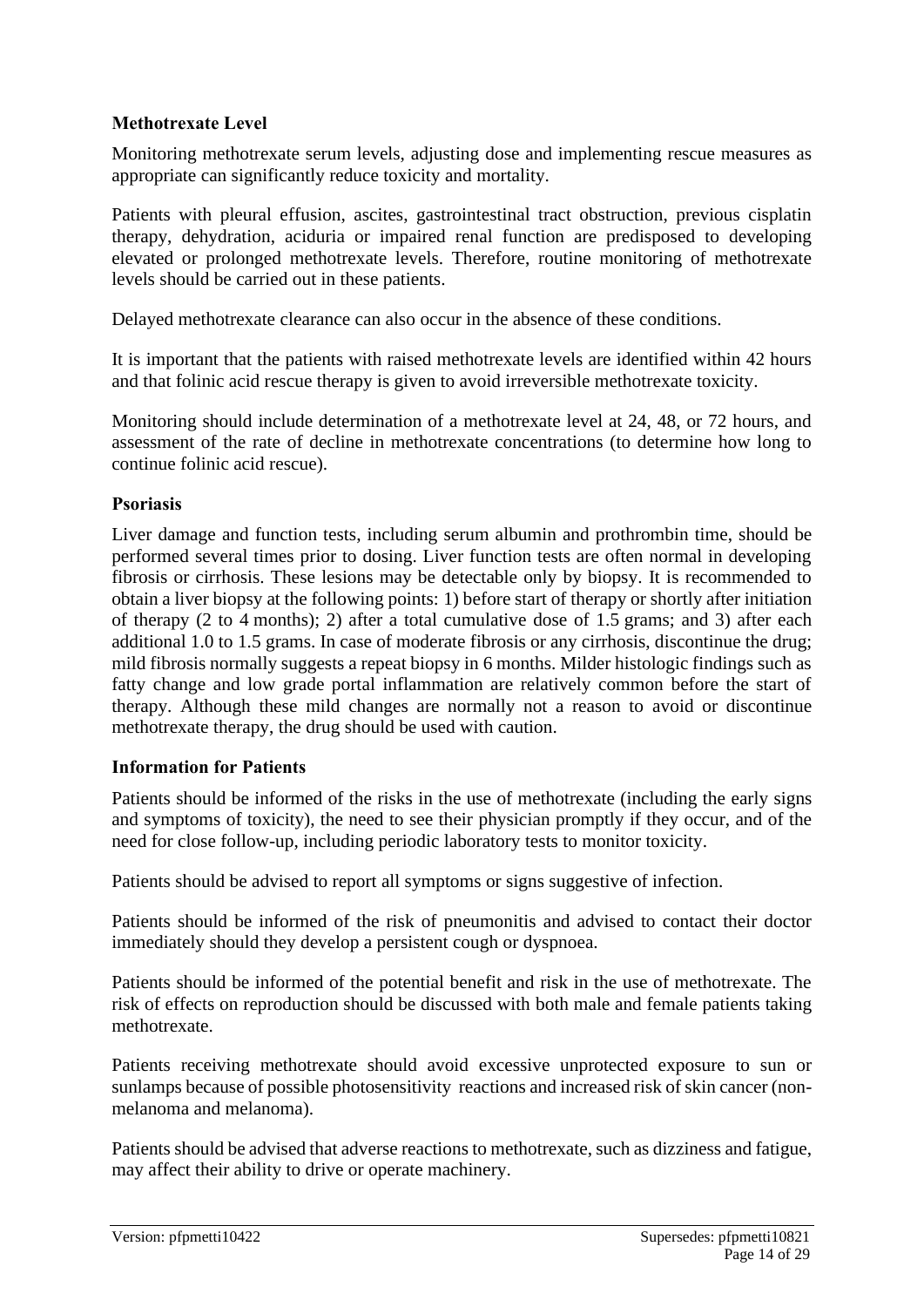### **Use in Hepatic Impairment**

Temporary increases in transaminases to twice or three times of the upper limit of normal have been reported. With interruption of methotrexate therapy, abnormalities of liver function tests or liver biopsy should return to normal within two weeks after which treatment may be recommenced at the discretion of the physician.

In the case of unresolving elevation of liver enzymes, a reduction of the dose or discontinuation of therapy should be considered. Closer monitoring of liver enzymes is necessary in patients taking other hepatotoxic or haematotoxic medicinal products (e.g. leflunomide).

Check liver function more frequently during initiation of methotrexate therapy, any time the dose is increased, and any time there is a risk of increased methotrexate exposure (e.g. dehydration, impaired renal function, additional or elevated dose of medicines administered concomitantly, such as NSAIDs).

Liver biopsy after sustained use often shows histologic changes, and fibrosis and cirrhosis have been reported; these latter lesions may not be preceded by symptoms or abnormal liver function tests in the psoriasis population. The need for liver biopsy should be evaluated case by case and national recommendations should be followed. Periodic liver biopsies are usually recommended for psoriatic patients who are under long-term treatment.

Methotrexate may cause acute and chronic hepatotoxicity, particularly at high dosage or with prolonged therapy, including liver atrophy, necrosis, hepatic cirrhosis, acute hepatitis, fatty changes and periportal fibrosis. Transient and asymptomatic liver enzyme elevations are frequently seen after methotrexate administration and are usually not a reason for modification of methotrexate therapy or predictive of subsequent hepatic disease.

Persistent liver abnormalities, and/or decrease of serum albumin may be indicators of serious liver toxicity.

Particular attention should be given to the appearance of liver toxicity, since changes may occur without previous signs of gastrointestinal or haematologic toxicity. It is imperative that liver function be determined prior to initiation of treatment and monitored regularly throughout therapy (see Laboratory Monitoring). Special caution is indicated in the presence of preexisting liver damage or impaired hepatic function.

Methotrexate has caused reactivation of hepatitis B infection or worsening of hepatitis C infections, in some cases resulting in death. Some cases of hepatitis B reactivation have occurred after discontinuation of methotrexate. Clinical and laboratory evaluation should be performed to evaluate pre-existing liver disease in patients with prior hepatitis B or C infections. Based on these evaluations, treatment with methotrexate may not be appropriate for some patients.

The primary risk factors for severe liver damage, due to methotrexate hepatotoxicity, include: previous liver disease, repeatedly abnormal liver function tests, alcohol consumption/abuse, hepatopathy (including chronic hepatitis B or C), and a family history of hepatopathy. Secondary risk factors include diabetes mellitus (in patients treated with insulin), obesity and exposure to hepatotoxic medicines or chemicals. Additional hepatotoxic medicinal products should not be taken during treatment with methotrexate unless clearly necessary and the consumption of alcohol should be avoided (see Section 4.5 Interactions with other medicines and other forms of interactions).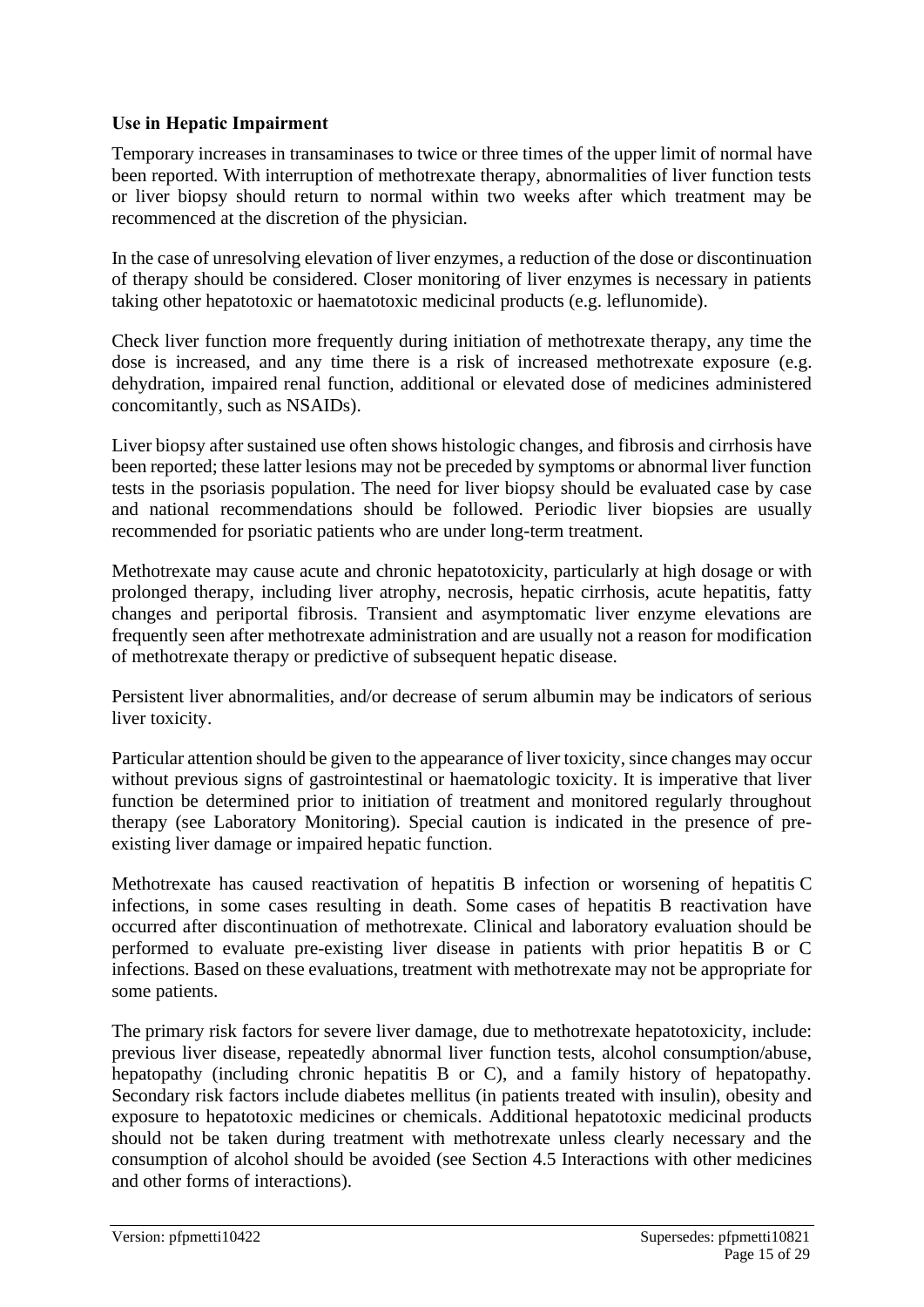In studies in psoriatic patients, hepatotoxicity appeared to be correlated not only to the cumulative dose of the drug but also to the presence of concurrent conditions such as alcoholism, obesity, diabetes, advanced age and arsenical compounds. Chronic toxicity is potentially fatal; it generally has occurred after prolonged use (generally 2 years or more) and after a total cumulative dose of at least 1.5 grams.

### **Use in Renal Impairment**

Methotrexate is contraindicated in patients with severe renal impairment (see Section 4.3 Contraindications).

Methotrexate may cause renal damage that may lead to acute renal failure. Close attention should be given to renal function, including adequate hydration and urine alkalinisation. Measurement of serum methotrexate and renal function are recommended.

Methotrexate is excreted principally by the kidneys. Renal function should be closely monitored before, during and after methotrexate therapy. Impaired renal function may result in methotrexate accumulation of toxic amounts or even additional renal damage. Methotrexate therapy should be undertaken with caution in patients with renal impairment.

Drug dosage should be reduced or discontinued until renal function is improved or restored. A high fluid throughput and alkalinisation of the urine to pH  $6.5 - 7.0$  throughout therapy with methotrexate is recommended as a preventative measure (methotrexate is a weak acid and tends to precipitate at urine pH below 6.0).

Concomitant use of proton pump inhibitors (PPIs) and high dose methotrexate should be avoided, especially in patients with renal impairment (see Section 4.5 Interactions with other medicines and other forms of interactions).

#### **Use in the Elderly**

Due to diminished hepatic and renal functions as well as decreased folate states in elderly patients, relatively low doses should be considered and these patients should be closely monitored.

#### **Paediatric Use**

Cases of overdose by miscalculation of dosage (particularly in juveniles) have occurred. Special attention must be given to dose calculation (see Section 4.2 Dose and method of administration).

Serious neurotoxicity (often manifested by generalised or focal seizures) has been reported with unexpectedly high frequency among paediatric patients with acute lymphoblastic leukaemia who were treated with intravenous methotrexate  $(1 \text{ g/m}^2)$ .

Cognitive impairment has been recorded in children who received intrathecal methotrexate together with cranial irradiation.

#### **Effects on Laboratory Tests**

No data available.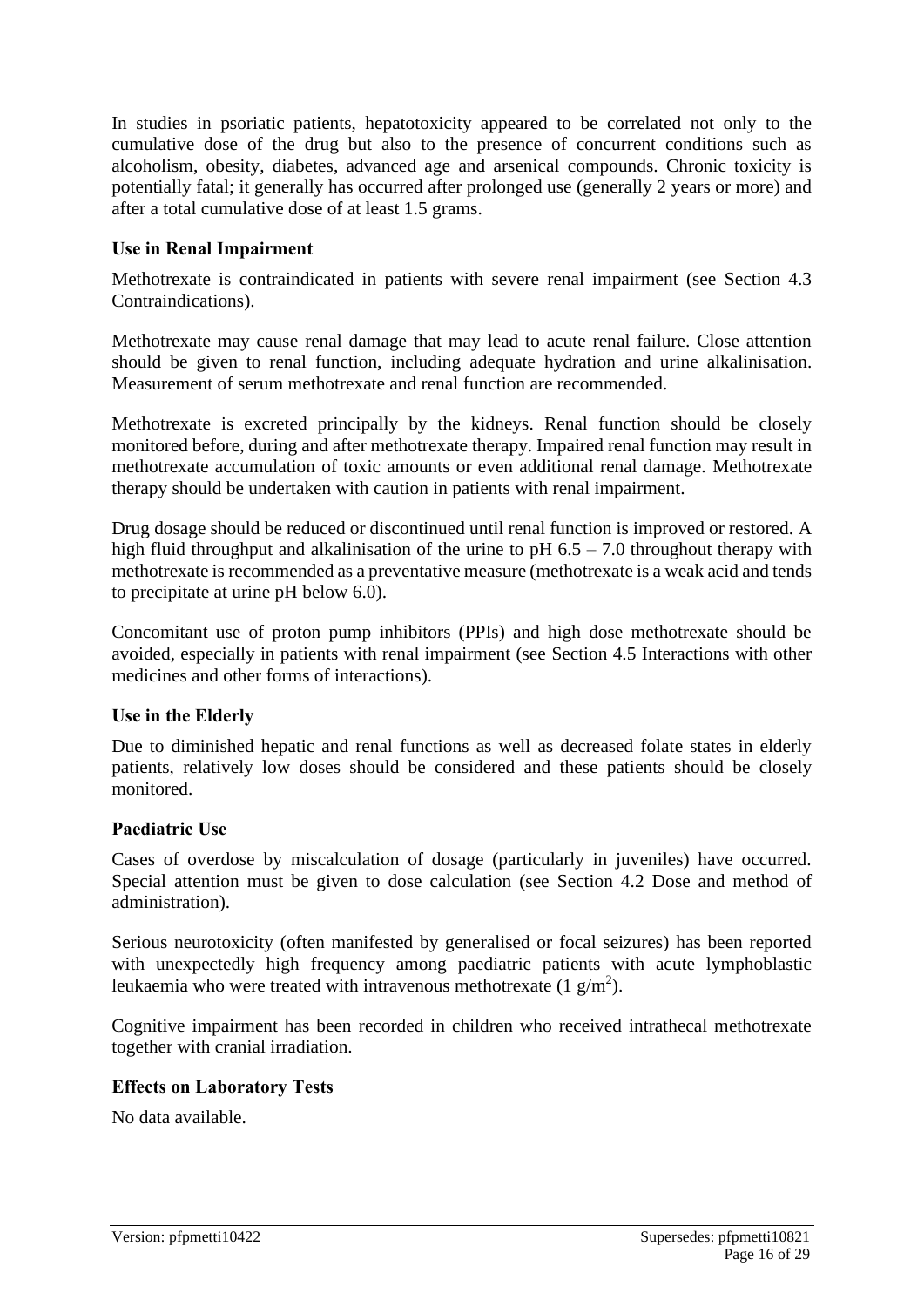## **4.5 Interactions with other medicines and other forms of interactions**

#### **Chemotherapeutic Agents**

Enhancement of nephrotoxicity may be seen if high-dose methotrexate is administered in combination with a potentially nephrotoxic chemotherapeutic agent (e.g. cisplatin).

In the treatment of patients with osteosarcoma, caution must be exercised if high-dose methotrexate is administered in combination with a potentially nephrotoxic chemotherapeutic agent (e.g. cisplatin).

## **Cytarabine**

Intrathecal methotrexate given concomitantly with IV cytarabine may increase the risk of severe neurologic adverse events such as headache, paralysis, coma and stroke-like episodes.

## **L-asparaginase**

The administration of L-asparaginase has been reported to antagonise the effect of methotrexate.

### **Mercaptopurine**

Methotrexate increases the plasma levels of mercaptopurine. Combination of methotrexate and mercaptopurine may therefore require dose adjustment.

#### **Drug Highly Bound to Plasma Proteins**

Methotrexate is bound in part to serum albumin after absorption and toxicity may be increased because of displacement by other highly bound drugs such as salicylates, sulfonamides, sulfonylureas, phenylbutazone, phenytoin, and some antibacterials such as penicillins, tetracycline, chloramphenicol, pristinamycin, probenecid and para-aminobenzoic acid. When methotrexate is used concurrently with these drugs, its toxicity may be increased.

## **Hypolipidaemic Compounds**

Hypolipidaemic compounds such as cholestyramine proved preferential binding substrates compared to serum proteins when given in combination with methotrexate. These drugs, especially salicylates and sulphonamides, whether antibacterial, hypoglycaemic or diuretic, should not be given concurrently until the significance of these findings is established.

#### **Probenecid and Drugs Reducing Tubular Secretion**

Since probenecid and weak organic acids, such as "loop-diuretics", as well as pyrazoles reduce tubular secretion, great caution should be exercised when these medicinal products are coadministered with methotrexate.

#### **Non-Steroidal Anti-Inflammatory Drugs (NSAIDs)**

NSAIDs should not be administered prior to or concomitantly with high-dose methotrexate, for example as used in the treatment of osteosarcoma. Concomitant administration of NSAIDs with high-dose methotrexate therapy has been reported to elevate and prolong serum methotrexate levels, resulting in deaths from severe haematological (including bone marrow suppression and aplastic anaemia) and gastrointestinal toxicity.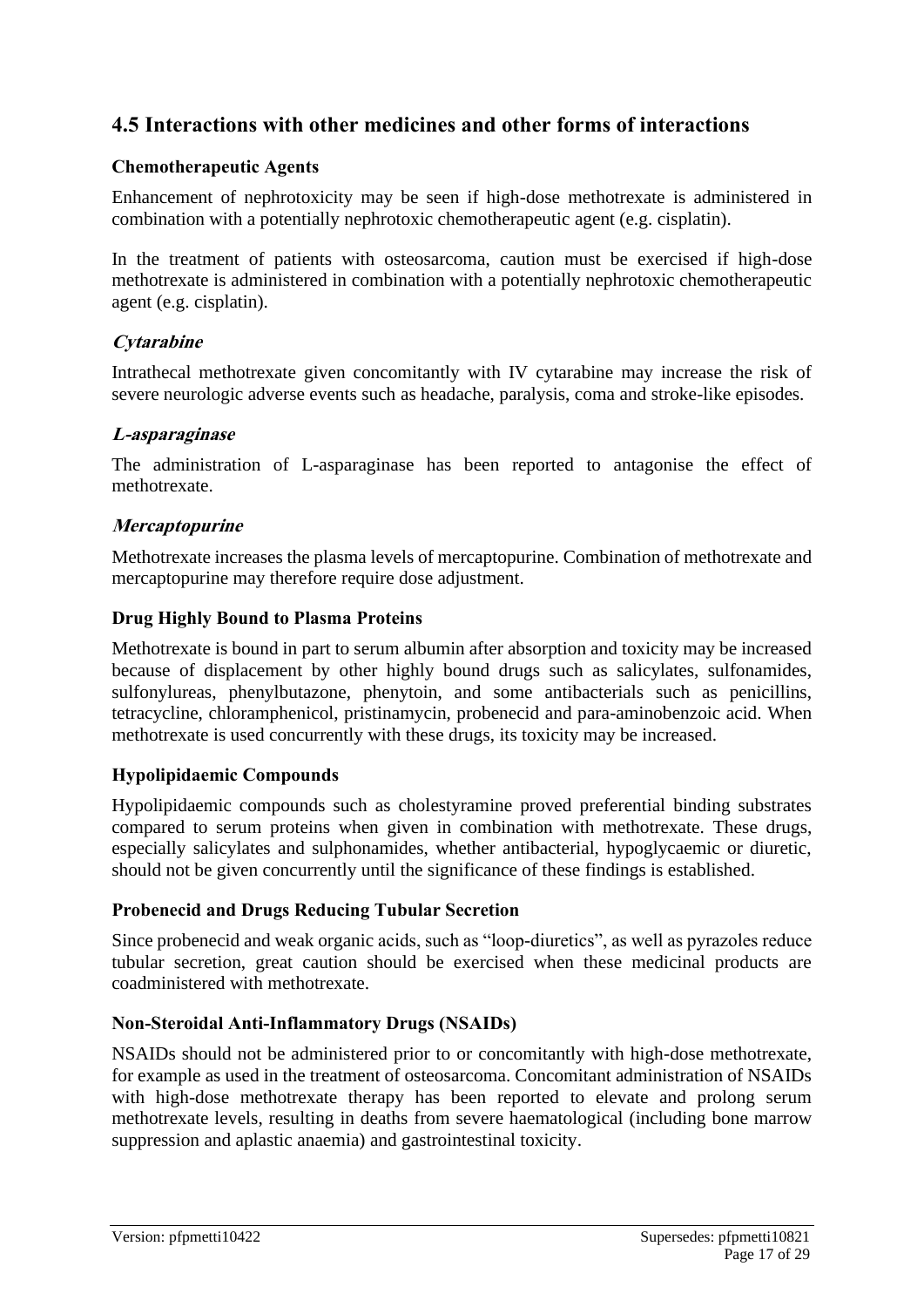Caution should be used when NSAIDs and salicylates are administered concomitantly with lower doses of methotrexate. These drugs have been reported to reduce tubular secretion of methotrexate in an animal model and may enhance its toxicity by increasing methotrexate levels.

Unexpectedly severe (sometimes fatal) marrow suppression, aplastic anaemia and gastrointestinal toxicity have been reported with concomitant administration of methotrexate (usually in high doses) with NSAIDs, including aspirin and other salicylates, azapropazone, diclofenac, indomethacin and ketoprofen. Naproxen has been reported not to affect the pharmacokinetics of methotrexate but a fatal interaction has been reported.

#### **Antibiotics**

#### **Ciprofloxacin**

Renal tubular transport is diminished by ciprofloxacin; use of methotrexate with this drug should be carefully monitored.

#### **Penicillins and Sulfonamides**

Penicillins and sulfonamides may reduce renal clearance of methotrexate, thereby increasing serum concentrations of methotrexate. Haematologic and gastrointestinal toxicity have been observed in combination with high- and low-dose methotrexate. Use of methotrexate with penicillins and sulfonamides should be carefully monitored.

#### **Oral Antibiotics**

Oral antibiotics such as tetracycline, chloramphenicol and non-absorbable broad-spectrum antibiotics, may decrease intestinal absorption of methotrexate or interfere with the enterohepatic circulation by inhibiting bowel flora and suppressing metabolism of the drug by bacteria.

Trimethoprim/sulfamethoxazole has been reported rarely to increase bone marrow suppression in patients receiving methotrexate, probably by decreased tubular secretion and/or an additive anti-folate effect.

Concurrent use of the anti-protozoal pyrimethamine may increase the toxic effects of methotrexate because of an additive anti-folate effect. Increased bone marrow suppression has been reported in patients receiving methotrexate and pyrimethamine.

#### **Vitamins**

Vitamin preparations containing folic acid or its derivatives may decrease response to methotrexate and should not be given concomitantly. Folate deficiency states may increase methotrexate toxicity.

**Assay for folate**: Methotrexate may inhibit the organism used in the assay and interfere with detection of folic acid deficiency.

#### **Other Cytotoxic Drugs**

Methotrexate is often used in combination with other cytotoxic drugs. Additive toxicity may be expected in chemotherapy regimens which combine drugs with similar pharmacologic effects and special monitoring should be made with regard to bone marrow depression, renal,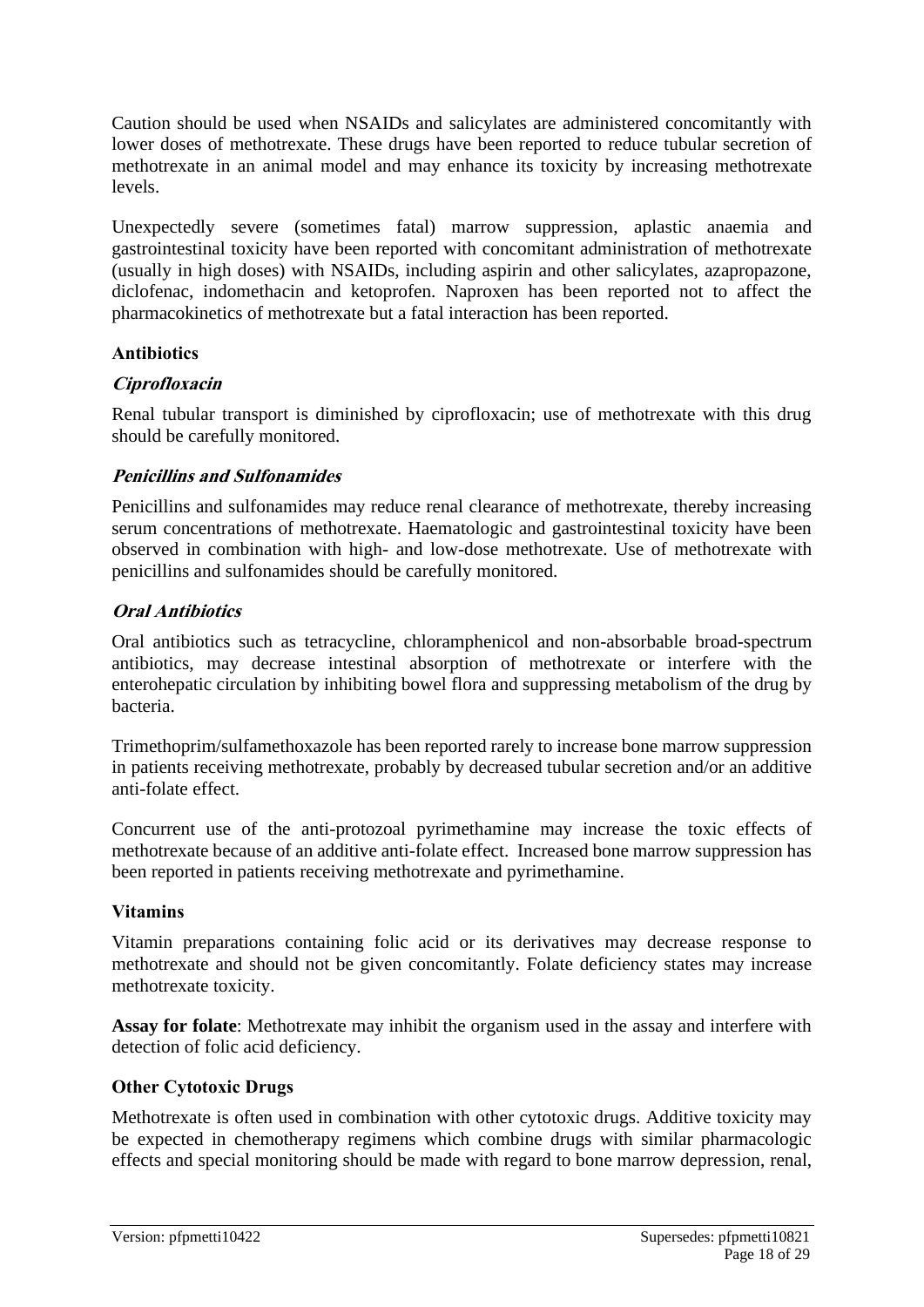gastrointestinal and pulmonary toxicity. The dosage of methotrexate should be adjusted if it is used in combination with other chemotherapeutic agents with overlapping toxicities.

#### **Hepatotoxic Agents**

Concurrent use of other potentially hepatotoxic agents (e.g. leflunomide, sulfasalazine and alcohol) should be avoided due to an increased risk of hepatotoxicity. Special caution should be exercised when azathioprine is given concurrently with methotrexate. The combination of methotrexate with retinoids, such as acitretin, is contraindicated (see Section 4.3 Contraindications).

#### **Allopurinol**

Concomitant use of allopurinol with methotrexate may result in an increased incidence of cytotoxic-induced bone marrow depression.

#### **Leflunomide**

Methotrexate in combination with leflunomide may also increase the risk of pancytopenia and interstitial pneumonitis.

#### **Nitrous Oxide Anaesthesia**

The use of nitrous oxide anaesthesia potentiates the effect of methotrexate on folate metabolism, yielding increased toxicity such as severe, unpredictable myelosuppression, stomatitis and neurotoxicity with intrathecal administration. Whilst this effect can be reduced by the use of folinic acid rescue (see Section 4.9 Overdose), avoid concomitant use of nitrous oxide in patients receiving methotrexate. Use caution when administering methotrexate after a recent history of nitrous oxide administration.

#### **Amiodarone**

Amiodarone administration to patients receiving methotrexate treatment for psoriasis has induced ulcerative skin lesions.

#### **Psoralen plus Ultraviolet Light (PUVA) Therapy**

Skin cancer has been reported in a few patients with psoriasis or mycosis fungoides (a cutaneous T-cell lymphoma) receiving concomitant treatment with methotrexate plus PUVA therapy (methoxalen and ultraviolet light).

#### **Packed Red Blood Cells**

Care should be exercised whenever packed red blood cells and methotrexate are given concurrently. Patients receiving 24 hour methotrexate infusion and subsequent transfusions have showed enhanced toxicity probably resulting from prolonged serum-methotrexate concentrations.

#### **Vaccines**

Methotrexate is an immunosuppressant and may reduce immunological response to concurrent vaccination. Severe antigenic reactions may occur if a live vaccine is given concurrently.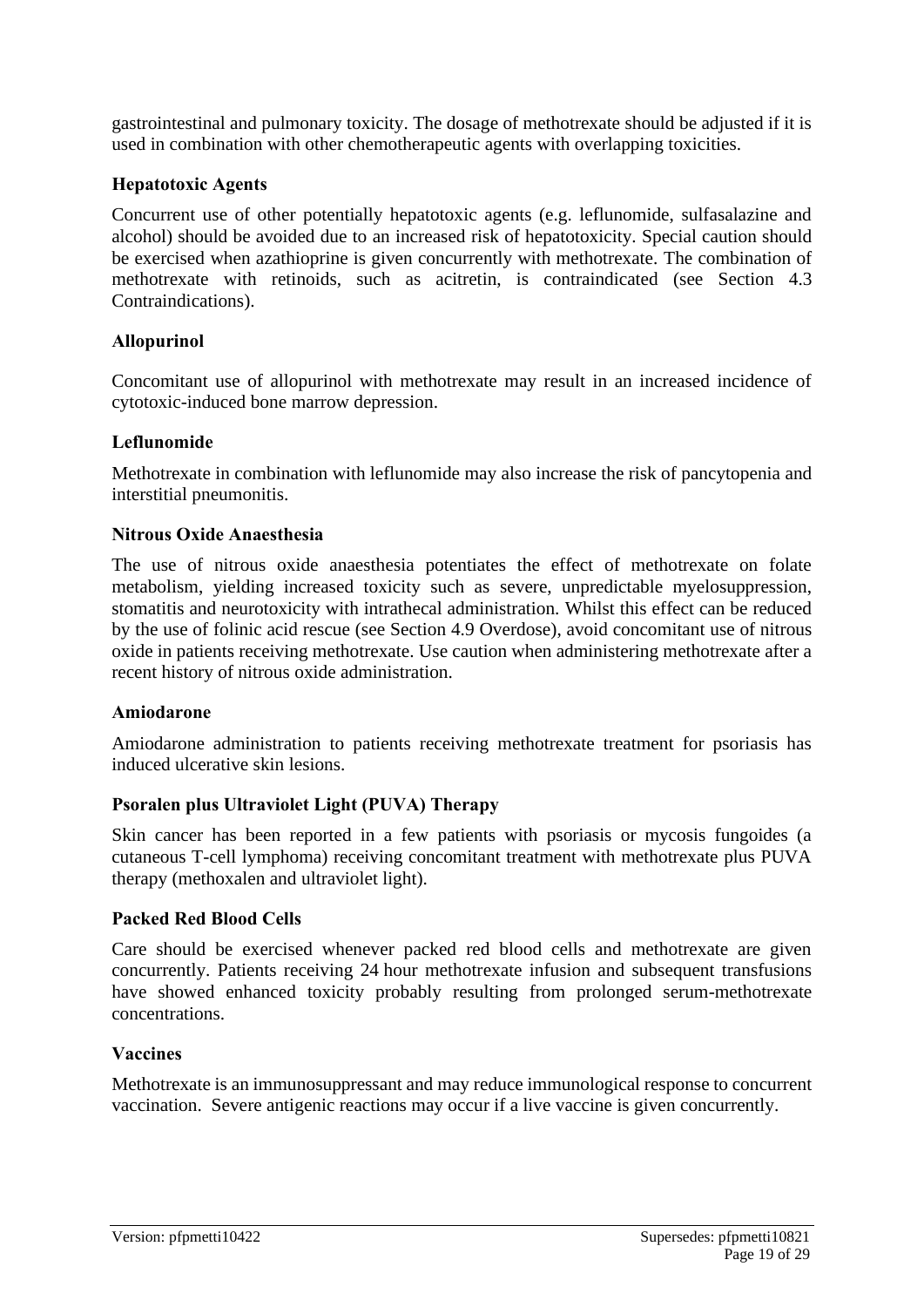Vaccination with a live vaccine in patients receiving chemotherapeutic agents may result in severe and fatal infections and are therefore contraindicated (see Section 4.3 Contraindications).

#### **Theophylline**

Methotrexate may decrease the clearance of theophylline; theophylline levels should be monitored when used concurrently with methotrexate.

#### **Diuretics**

Bone marrow suppression and decreased folate levels have been described in the concomitant administration of triamterene and methotrexate.

### **Proton Pump Inhibitors**

Coadministration of proton pump inhibitors (PPIs) (e.g. omeprazole, pantoprazole) with methotrexate may decrease the clearance of methotrexate causing elevated methotrexate plasma levels with clinical signs and symptoms of methotrexate toxicity. Concomitant use of proton pump inhibitors and high dose methotrexate should therefore be avoided, especially in patients with renal impairment (see Section 4.4 Special warnings and precautions for use, Use in Renal Impairment).

#### **Phenytoin**

Cytotoxic agents may impair absorption of phenytoin, which may decrease efficacy of phenytoin and increase the risk for exacerbation of convulsions. Risk of toxicity enhancement or loss of efficacy of the cytotoxic drug due to increased hepatic metabolism by phenytoin is possible.

## **Ciclosporin**

Ciclosporin may potentiate methotrexate efficacy and toxicity. There is a risk of excessive immunosuppression with risk of lymphoproliferation when the combination is used.

## **4.6 Fertility, pregnancy and lactation**

## **Effects on Fertility**

Methotrexate has been reported to cause impairment of fertility, defective oogenesis or spermatogenesis, oligospermia, menstrual dysfunction and amenorrhoea in humans, during and for a short period after cessation of therapy.

Men treated with methotrexate should use contraception and not father a child during and for six months after treatment. Methotrexate may be genotoxic and has caused increased number of abnormal and immobile spermatozoa in clinical studies.

Since treatment with methotrexate can lead to severe and possibly irreversible disorders in spermatogenesis, men should seek advice about the possibility of sperm preservation before starting the therapy.

The possible risks of effects on reproduction should be discussed with patients of childbearing potential.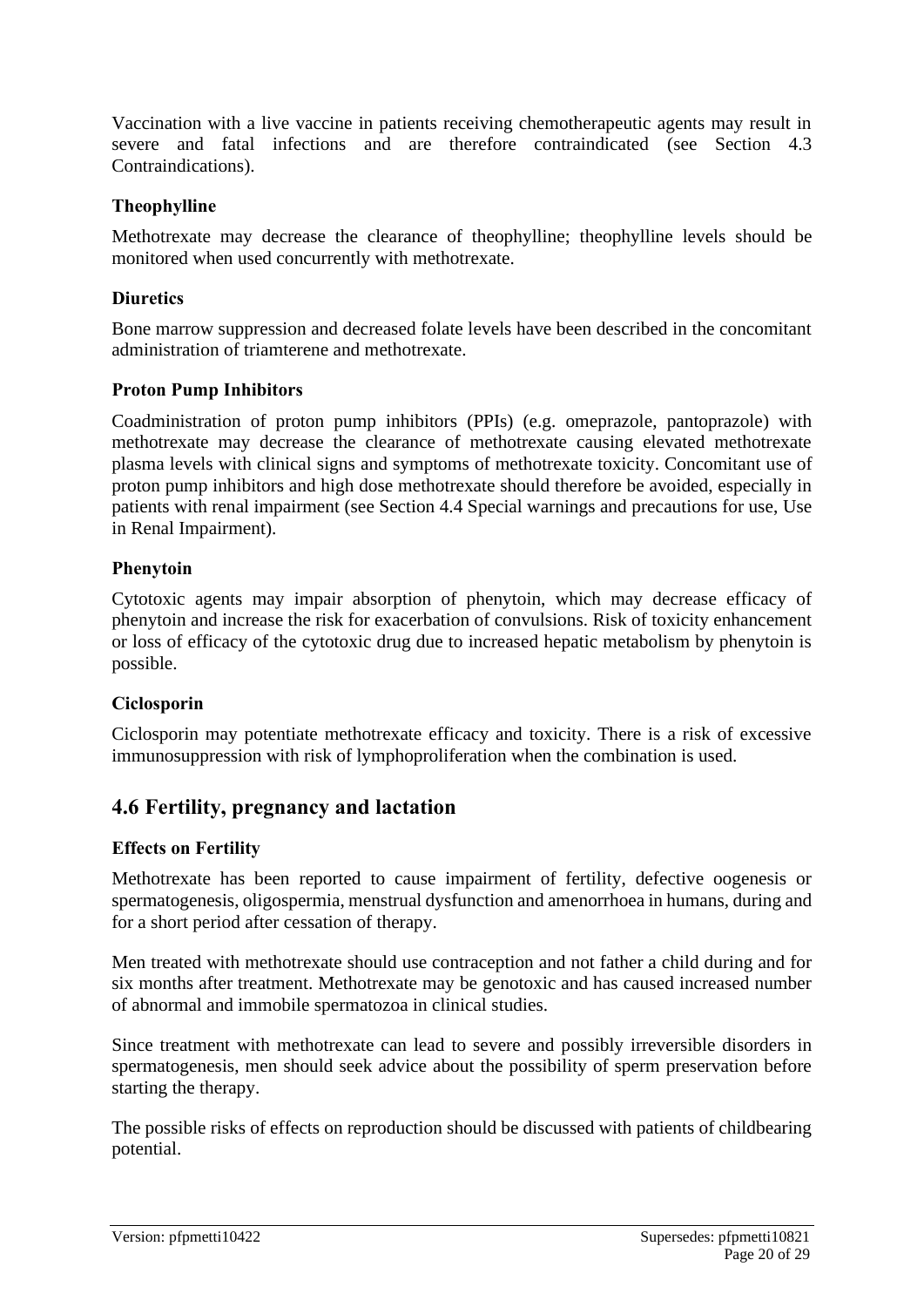### **Use in Pregnancy – Category D**

Use of methotrexate is contraindicated throughout pregnancy (see Section 4.3 Contraindications).

Methotrexate has been shown to be teratogenic. Methotrexate has caused embryotoxicity, abortion, fetal death and/or congenital abnormalities when administered to pregnant women.

Methotrexate is not recommended in women of childbearing potential unless there is appropriate medical evidence that the benefits are expected to outweigh the considered risks.

Women of childbearing potential should not be started on methotrexate until existing pregnancy is excluded with certainty, e.g. by pregnancy test prior to initiating therapy.

Both male and female patients should be fully counselled on the serious risk to the fetus if pregnancy occurs whilst undergoing treatment.

Pregnancy should be avoided and reliable effective contraception used if either partner is receiving methotrexate, during and for a minimum of six months after therapy has ceased, although the optimal time interval between the cessation of methotrexate treatment of either partner, and pregnancy, has not been clearly established.

### *Teratogenicity*

There is evidence of a teratogenic risk in humans (craniofacial, cardiovascular and extremital malformations) and in several animal species.

#### **Use in Lactation**

Methotrexate passes into breast milk and is contraindicated during breastfeeding (see Section 4.3 Contraindications). The highest breast milk to plasma concentration ratio reached was 0.08:1. Because of the potential for serious adverse reactions from methotrexate in breast fed infants, it is contraindicated in nursing mothers.

## **4.7 Effects on ability to drive and use machines**

Central nervous system symptoms, such as fatigue and dizziness, can occur during treatment with methotrexate which may have minor or moderate influence on the ability to drive and use machines.

## **4.8 Adverse effects (undesirable effects)**

The major toxic effects of methotrexate occur on normal, rapidly proliferating tissues, particularly the bone marrow and gastrointestinal tract. Ulcerations of the oral mucosa are usually the earliest signs of toxicity.

When adverse reactions do occur, the drug should be reduced in dosage or discontinued and appropriate corrective measures should be taken. This includes use of folinic acid (calcium folinate) (see Section 4.4 Special warnings and precautions for use and 4.9 Overdose).

The most common adverse reactions of methotrexate are bone marrow suppression and mucosal damage which manifest as ulcerative stomatitis, leucopenia, nausea and other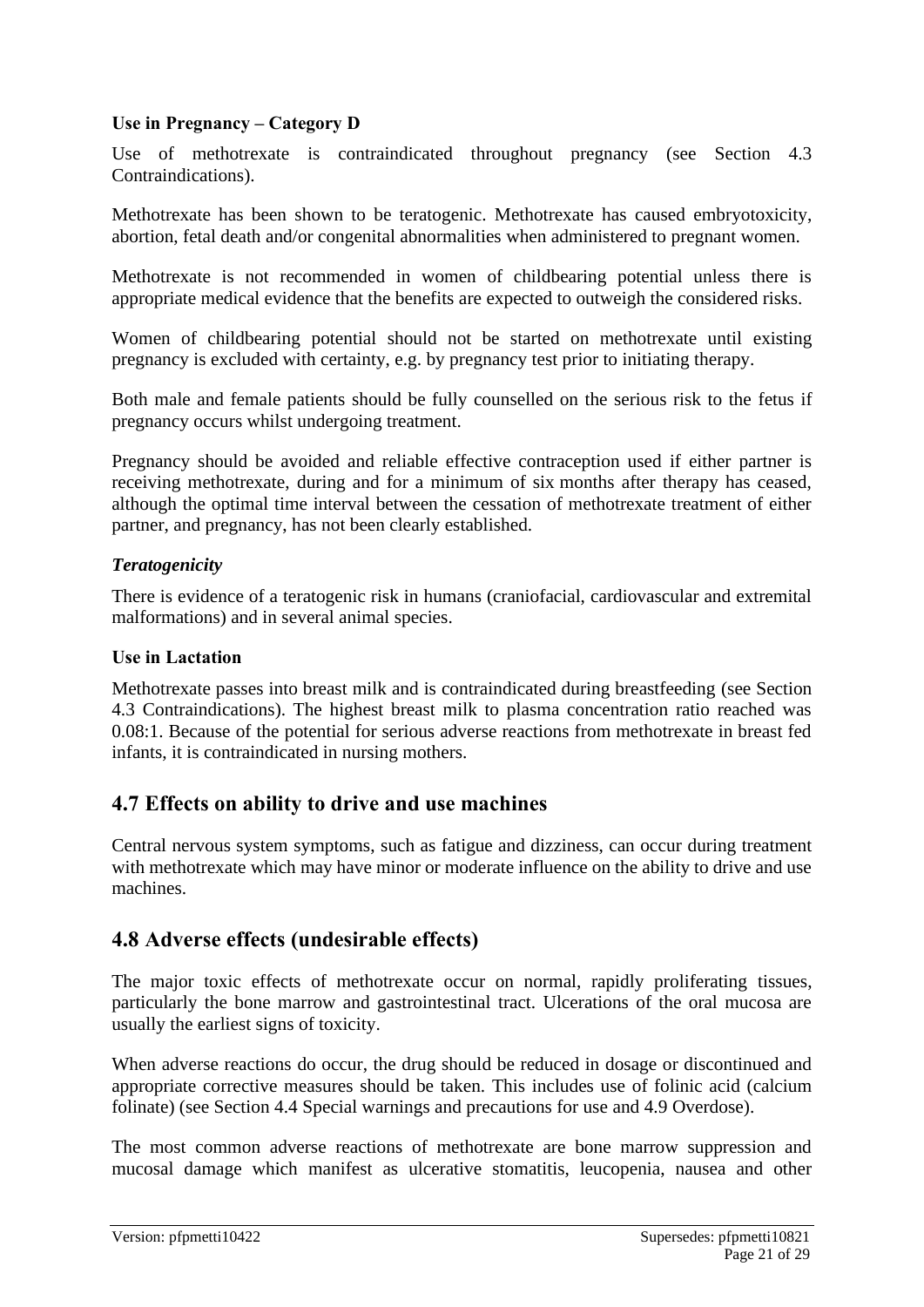gastrointestinal disorders. Other reported adverse reactions include malaise, undue fatigue, chills and fever, headache, dizziness, drowsiness, tinnitus, blurred vision, eye discomfort and decreased resistance to infections.

In general, the incidence and severity of side effects are related to dose, dosing frequency, method of administration and duration of exposure. Adverse reactions are most common when using high and repeated doses of methotrexate in the treatment of malignant neoplasms.

Adverse reactions as reported for the various organ systems are as follows:

**Immune System Disorders:** Anaphylactoid reaction, anaphylactic reaction, hypogammaglobulinaemia.

**Skin and Subcutaneous Tissue Disorders:** Toxic epidermal necrolysis (Lyell's syndrome), Stevens-Johnson syndrome, exfoliative dermatitis, painful erosion of psoriatic plaques, skin ulceration, skin necrosis, erythema multiforme, drug reaction with eosinophilia and systemic symptoms (DRESS syndrome), dermatitis, erythematous rashes, pruritus, urticaria, photosensitivity, pigmentation disorder (depigmentation/hyperpigmentation), alopecia, petechiae, ecchymosis, telangiectasia, acne, folliculitis, furunculosis, nail disorder, nail hyperpigmentation, acute paronychia.

**Blood and Lymphatic System Disorders:** Bone marrow failure, leucopenia, neutropenia, thrombocytopenia, anaemia, aplastic anaemia, megaloblastic anaemia, eosinophilia, pancytopenia, agranulocytosis, lymphadenopathy, lymphoproliferative disorders (including reversible), haemorrhage (from various sites), septicaemia.

Gastrointestinal Disorders: Mucositis, gingivitis, stomatitis, glossitis, decreased appetite (anorexia), nausea, vomiting, diarrhoea, abdominal distress, haematemesis, melaena, gastrointestinal ulceration and bleeding, pancreatitis, intestinal perforation, non-infectious peritonitis, toxic megacolon, malabsorption, enteritis.

**Hepatobiliary Disorders:** Hepatic failure, acute and chronic hepatotoxicity, acute liver atrophy, necrosis, fatty metamorphosis, chronic fibrosis, acute hepatitis, periportal fibrosis, hepatic cirrhosis, liver enzyme elevations, increased transaminases, blood lactate dehydrogenase increased, decreased serum albumin. Alteration of liver function tests (increases in transaminases and LDH levels) is commonly reported but usually resolves within one month after cessation of therapy.

**Renal and Urinary Disorders:** Renal failure, severe nephropathy, dysuria, azotaemia, cystitis, haematuria, proteinuria, urogenital dysfunction.

**Pregnancy, Puerperium and Perinatal Conditions:** Abortion, fetal defects, fetal death.

**Reproductive System Disorders:** Defective oogenesis/spermatogenesis, transient oligospermia, menstrual dysfunction, infertility, vaginal bleeding, vaginal ulceration, vaginitis, vaginal discharge, gynaecomastia, loss of libido, impotence.

**Cardiac Disorders:** Pericarditis, pericardial effusion, pericardial tamponade.

**Vascular Disorders:** Vasculitis, hypotension, thromboembolic events (including arterial thrombosis, cerebral thrombosis, deep vein thrombosis, retinal vein thrombosis,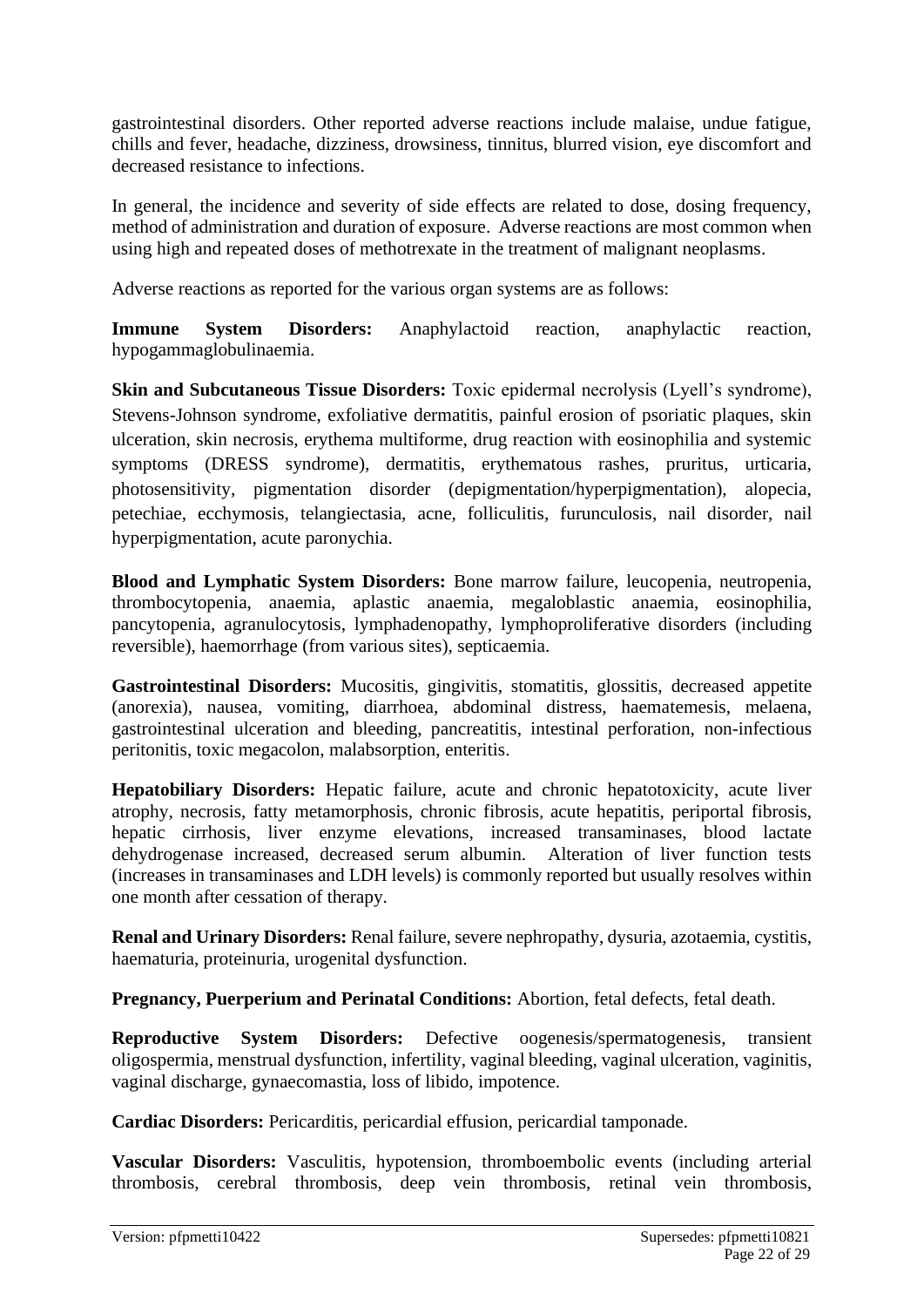thrombophlebitis and pulmonary embolism).

**Nervous System Disorders:** Paraesthesia, headaches, dizziness, drowsiness, convulsions, aphasia, hemiparesis, speech impairment, paresis, dysarthria lethargy, motor dysfunction, cranial nerve disorder, cranial nerve palsies, leucoencephalopathy, encephalopathy, CSF pressure increased, neurotoxicity, arachnoiditis, coma, paraplegia, stupor, ataxia, dementia, unusual cranial sensations, Guillain-Barre syndrome.

**Psychiatric Disorders:** Depression, confusional state, irritability, transient cognitive dysfunction, mood altered.

**Respiratory, Thoracic and Mediastinal Disorders:** Pneumonitis, interstitial pneumonitis (including fatalities), respiratory failure, respiratory fibrosis, interstitial pulmonary fibrosis, reversible eosinophilic pulmonary infiltrates, chronic interstitial pulmonary disease, pharyngitis, alveolitis, pleural effusion, pleurisy, dyspnoea, chest pain, hypoxia, cough (especially dry and non-productive). Pulmonary alveolar haemorrhage has been reported for methotrexate used in rheumatologic and related indications.

**Eye Disorders:** Conjunctivitis, blurred vision, eye discomfort, serious visual changes, transient blindness/vision loss.

**Ear and Labyrinth Disorders:** Tinnitus.

**Infections and Infestations:** Infections (including fatal sepsis), decreased resistance to infection, opportunistic infections (sometimes fatal in patients receiving methotrexate therapy for neoplastic and non-neoplastic diseases), *pneumocystis jirovecii* pneumonia (most common infection), respiratory tract infection, cutaneous bacterial infections, pneumonia, sepsis, nocardiosis, histoplasmosis, cryptococcosis, herpes zoster, herpes simplex hepatitis, disseminated herpes simplex, cytomegalovirus infection (including cytomegaloviral pneumonia), reactivation of hepatitis B infection, worsening of hepatitis C infection.

**Neoplasms Benign, Malignant, and Unspecified (including Cysts and Polyps):** Lymphoma (including reversible lymphoma), tumour lysis syndrome, melanoma and non-melanoma skin cancer.

**Metabolism and Nutrition Disorders:** Diabetes mellitus, metabolic disorder.

**Musculoskeletal, Connective Tissue and Bone Disorders:** Osteoporosis, osteonecrosis (aseptic necrosis of the femoral head), soft tissue necrosis, abnormal tissue cell changes, arthralgia/myalgia, stress fracture, back pain, nuchal rigidity.

**General Disorders and Administration Site Conditions:** Sudden death, nodule, pyrexia, chills, malaise, fatigue.

## **Reporting Suspected Adverse Effects**

Reporting suspected adverse reactions after registration of the medicinal product is important. It allows continued monitoring of the benefit-risk balance of the medicinal product. Healthcare professionals are asked to report any suspected adverse reactions at [www.tga.gov.au/reporting](http://www.tga.gov.au/reporting-problems)[problems.](http://www.tga.gov.au/reporting-problems)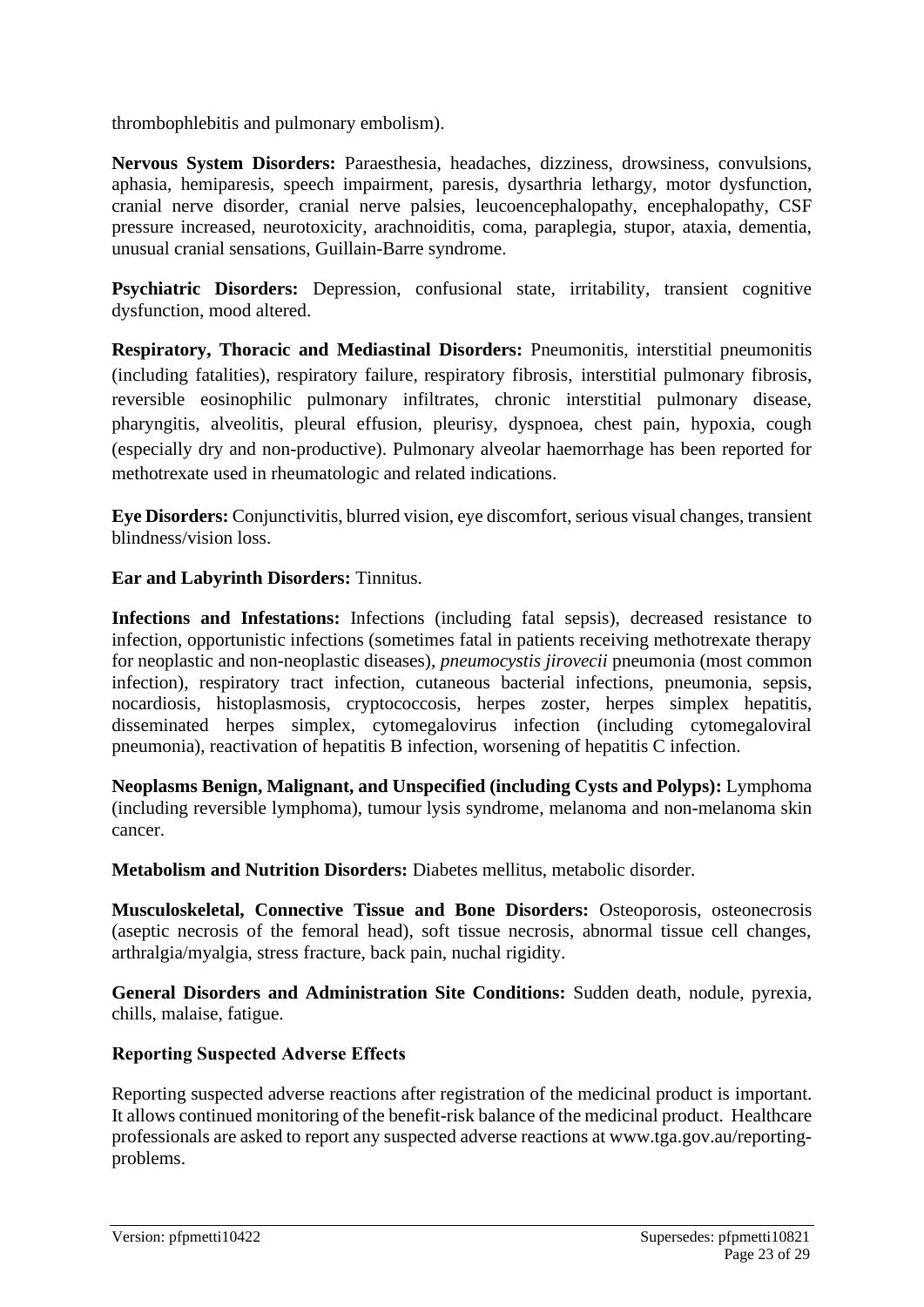## **4.9 Overdose**

## **Signs and Symptoms**

In post-marketing experience, overdose with methotrexate has generally occurred with oral and intrathecal administration, although intravenous and intramuscular overdose has also been reported.

Discontinue methotrexate at the first sign of ulceration or bleeding, diarrhoea or marked depression of the haematopoietic system.

Symptoms commonly reported following oral overdose include those symptoms and signs reported at pharmacological doses, particularly haematological and gastrointestinal reactions. These signs and symptoms include leucopenia, thrombocytopenia, anaemia, pancytopenia, bone marrow suppression, mucositis, stomatitis, oral ulceration, nausea, vomiting, gastrointestinal ulceration, gastrointestinal bleeding, anorexia, progressive weight loss and bloody diarrhoea. In some cases of overdose, no symptoms were reported. There have been reports of death following overdose. In these cases, events such as sepsis or septic shock, renal failure, and aplastic anaemia were also reported.

Symptoms of intrathecal overdose are generally central nervous system (CNS) symptoms, including headache, nausea and vomiting, seizure or convulsion, and acute toxic encephalopathy. In some cases, no symptoms were reported. There have also been cases of fatal intrathecal overdose, in which cerebellar herniation associated with increased intracranial pressure and acute toxic encephalopathy were reported.

## **Treatment**

Folinic acid (calcium folinate) neutralises effectively the immediate toxic effects of methotrexate. After an inadvertent overdosage of methotrexate, calcium folinate should be given as soon as possible and preferably started within 1 hour after the administration of methotrexate. As the time interval between methotrexate administration and folinic acid initiation increases, the effectiveness of folinic acid in counteracting toxicity decreases. Monitoring of the serum methotrexate concentration is essential in determining the optimal dose and duration of treatment with folinic acid.

Calcium folinate should be given at  $10 \text{ mg/m}^2$  IV or IM every 6 hours until the serum methotrexate levels are below  $10^{-8}$  M. In the presence of gastric stasis or obstruction calcium folinate should be administered parenterally. Concomitant hydration (3 L/d) and urinary alkalinisation with sodium bicarbonate should be employed. The bicarbonate dose should be adjusted to maintain a urinary pH at 7 or greater. Serum samples should be assayed for creatinine levels and methotrexate levels at 24 hour intervals. If the 24 hour serum creatinine level has increased 50% over baseline or if the 24 hour methotrexate level is  $>5 \times 10^{-6}$  M or the 48 hour methotrexate level is 9 x  $10^{-7}$  M or higher, the doses of calcium folinate should be increased to 100 mg/m<sup>2</sup> IV every 3 hours until the methotrexate level is  $\langle 10^{-8}$  M. The infusion rate of calcium folinate should not exceed 16.0 mL (160 mg calcium folinate) per minute. Patients with significant third space accumulations should be considered high-risk and closely monitored until serum methotrexate levels are  $\langle 10^{-8} \text{ M} \rangle$  regardless of their 24 hour serum concentration.

The above mentioned statements on calcium folinate dosage do not apply with high-dosage methotrexate therapy. The dosages of calcium folinate have varied in different studies and the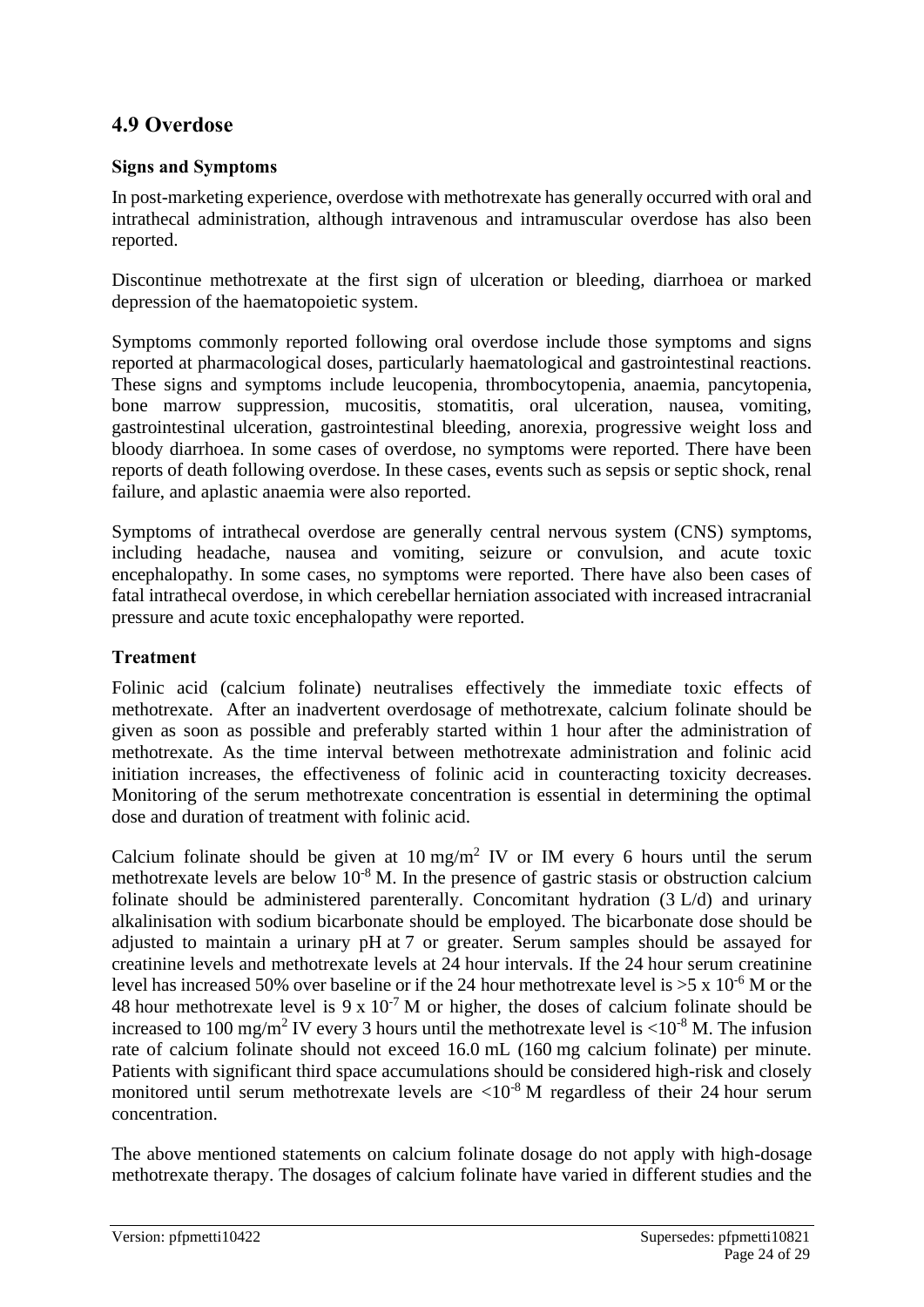published literature on high-dosage methotrexate should be consulted.

In cases of massive overdose, hydration and urinary alkalinisation may be necessary to prevent the precipitation of methotrexate and/or its metabolites in the renal tubules. Neither standard haemodialysis nor peritoneal dialysis have been shown to significantly improve methotrexate elimination. Some clearance of methotrexate may be obtained by haemodialysis if the patient is totally anuric and no other therapeutic options are available. Effective clearance of methotrexate has been reported with acute, intermittent haemodialysis using a high-flux dialysator.

Accidental intrathecal overdosage may require intensive systemic support, high-dose systemic (intravenous) folinic acid, alkaline diuresis, and rapid CSF drainage and ventriculolumbar perfusion.

There are published case reports of intravenous and intrathecal carboxypeptidase G2 treatment to hasten clearance of methotrexate in cases of overdose.

For information on the management of overdose, contact the Poisons Information Centre on 13 11 26 (Australia).

## **5. PHARMACOLOGICAL PROPERTIES**

## **5.1 Pharmacodynamic properties**

## **Mechanism of Action**

Methotrexate has as its principal mechanism of action the competitive inhibition of the enzyme folic acid reductase. Folic acid must be reduced to tetrahydrofolic acid by this enzyme in the process of DNA synthesis and cellular replication. Methotrexate inhibits the reduction of folic acid and interferes with tissue cell reproduction. Methotrexate is a phase specific substance. Its main effect is directed to the S-phase of cell division. Actively proliferating tissues such as malignant cells, bone marrow, fetal cells, dermal epithelium, buccal and intestinal mucosa and cells of the urinary bladder are in general more sensitive to the effects of methotrexate. Cellular proliferation in malignant tissue is greater than in most normal tissue and thus methotrexate may impair malignant growth without irreversible damage to normal tissues.

In psoriasis, the rate of production of epithelial cells in the skin is greatly increased over that in normal skin. This differential in reproduction rates is the basis for the use of methotrexate to control the psoriatic process.

## **Clinical Trials**

No data available.

## **5.2 Pharmacokinetic properties**

## **Absorption**

After parenteral injection, peak serum levels are seen in about  $0.25 - 2.0$  hours.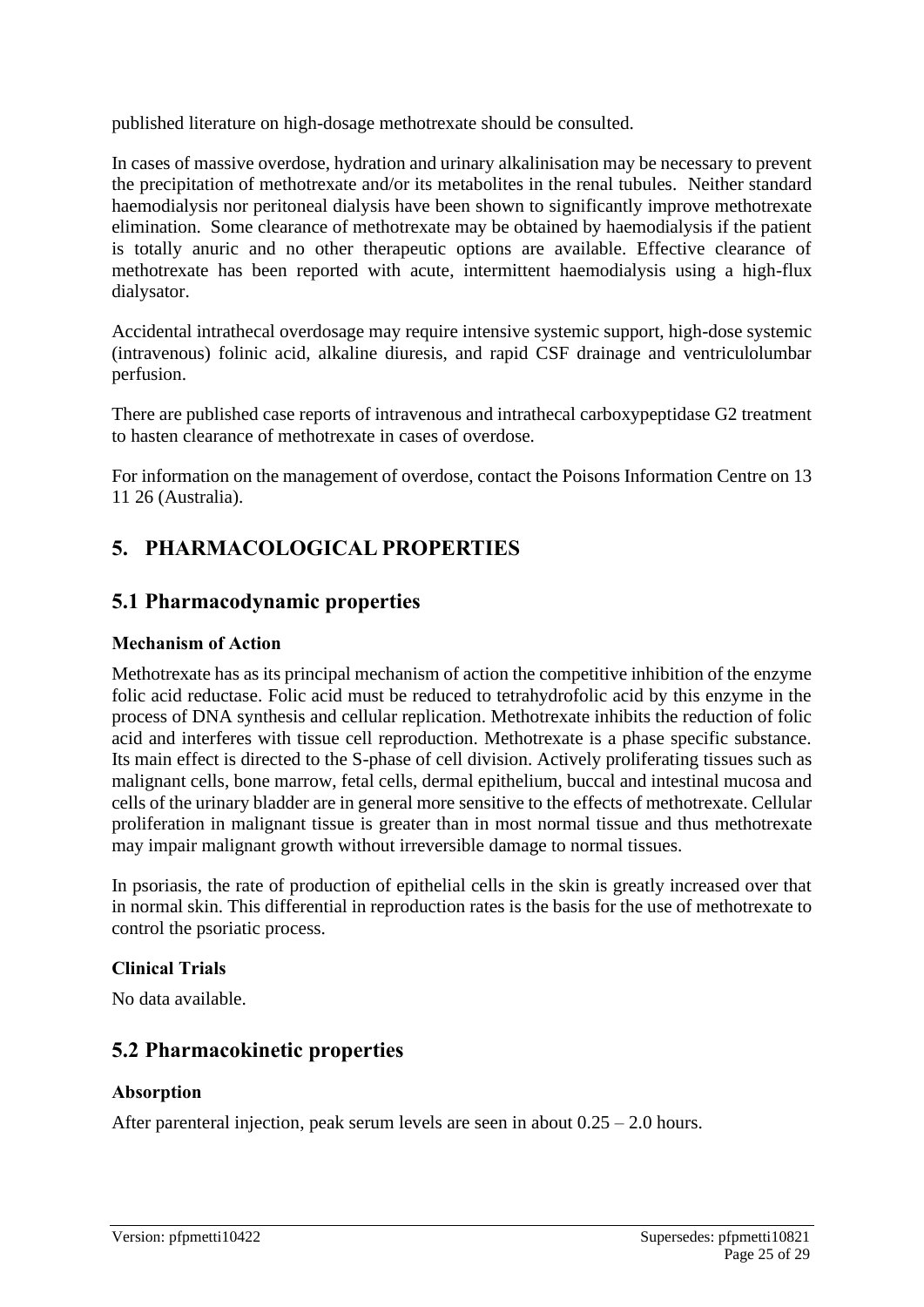### **Distribution**

Approximately one half of absorbed methotrexate is reversibly bound to serum protein, but exchanges with body fluids easily and diffuses into the body tissue cells.

Methotrexate does not penetrate the blood cerebrospinal fluid barrier in therapeutic amounts when given orally or parenterally. High concentrations of the drug when needed may be attained by direct intrathecal administration.

#### **Metabolism**

Methotrexate does not appear to be appreciably metabolised. It is predominantly excreted by the kidneys and small amounts appear in the faeces. Approximately 10 % of the administered methotrexate dose is metabolised intra-hepatically. The principal metabolite is 7-hydroxymethotrexate.

### **Extretion**

Elimination is triphasic. The first phase probably describes distribution into organs; the second, renal excretion; and the third, passing of methotrexate into the enterohepatic circulation. Excretion occurs mainly through the kidneys. Approximately 41% of the dose is excreted unchanged in the urine during the first six hours; 90% within 24 hours. Repeated daily doses result in more sustained serum levels and some retention of methotrexate over each 24 hour period which may result in accumulation of the drug within the tissues. The liver cells appear to retain certain amounts of the drug for prolonged periods even after a single therapeutic dose. Methotrexate is retained in the presence of impaired renal function and may increase rapidly in the serum and in the tissue cells under such conditions.

## **5.3 Preclinical safety data**

#### **Genotoxicity**

Methotrexate is mutagenic *in vivo* and *in vitro*. There is evidence that methotrexate causes chromosomal damage to animal somatic cells and human bone marrow cells. *In vitro*, methotrexate caused chromosomal aberrations in Chinese hamster A(T1) C1-3 cells, induced morphological transformation in mouse  $C3H/10T_{1/2}$  clone 8 cells and was associated with an increased incidence of large colony mutants at the tk locus in  $L5178Y/tk^{\pm}$  mouse lymphoma cells. *In vivo*, it caused an increased incidence of polychromatic erythrocytes in mice and a transient and reversible increase in chromosomal aberrations in human bone marrow cells. The clinical significance of these findings is uncertain.

#### **Carcinogenicity**

No controlled human data exist regarding the risk of neoplasia with methotrexate.

Methotrexate has been evaluated in a number of animal studies for carcinogenic potential with inconclusive results.

Cytotoxic drugs have been reported to be associated with an increased risk of development of secondary tumours in humans. Reports of lymphoma, including reversible lymphomas and tumour lysis syndrome have been documented in patients treated with methotrexate.

Malignant lymphomas may occur in patients receiving low dose methotrexate, in which case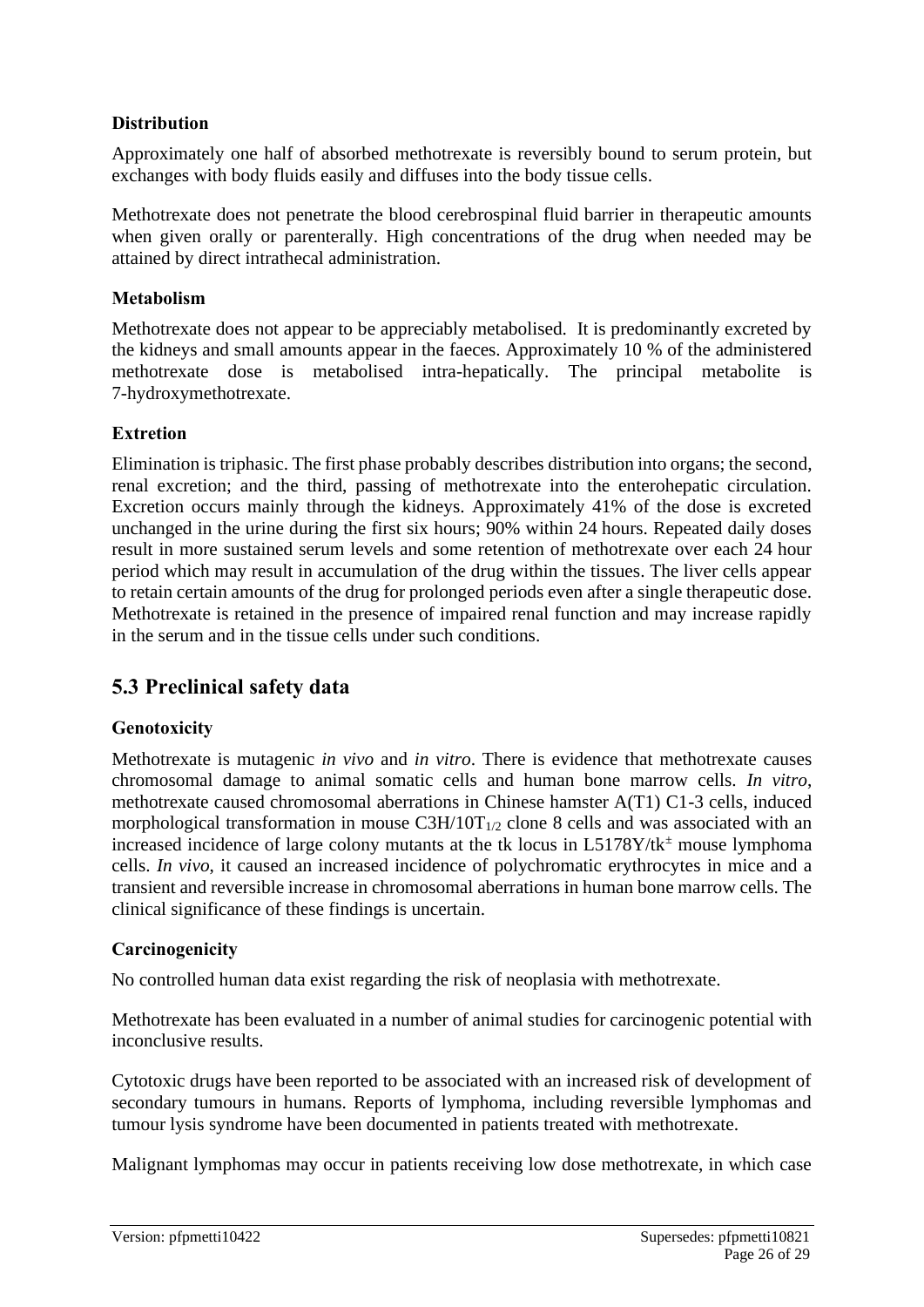therapy must be discontinued. Failure of the lymphoma to show signs of spontaneous regression requires initiation of cytotoxic therapy.

Benefit should be weighed against this potential risk before using methotrexate alone or in combination with other drugs, especially in children or young adults.

## **6. PHARMACEUTICAL PARTICULARS**

## **6.1 List of excipients**

Sodium Hydroxide Water for Injections Sodium Chloride(only for 50 mg/2 mL and 500 mg/20 mL)

## **6.2 Incompatibilities**

Methotrexate has been reported to be incompatible with cytarabine, fluorouracil and prednisolone.

## **6.3 Shelf life**

In Australia, information on the shelf life can be found on the public summary of the Australian Register of Therapeutic Goods (ARTG). The expiry date can be found on the packaging.

## **6.4 Special precautions for storage**

Store below 25°C. Protect from light.

## **6.5 Nature and contents of container**

Methotrexate Injection BP 50 mg/2 mL (sterile) plastic vial.

Methotrexate Injection BP 500 mg/20 mL (sterile) plastic vial.

Methotrexate Injection BP 1000 mg/10 mL (sterile) plastic vial.

## **6.6 Special precautions for disposal**

In Australia, any unused medicine or waste material should be disposed of in accordance with local requirements.

## **6.7 Physicochemical properties**

Methotrexate is a yellow or orange, crystalline powder, practically insoluble in water, alcohol, ether and ethylene chloride. It dissolves in dilute solutions of mineral acids and dilute solutions of alkali hydroxides and carbonates.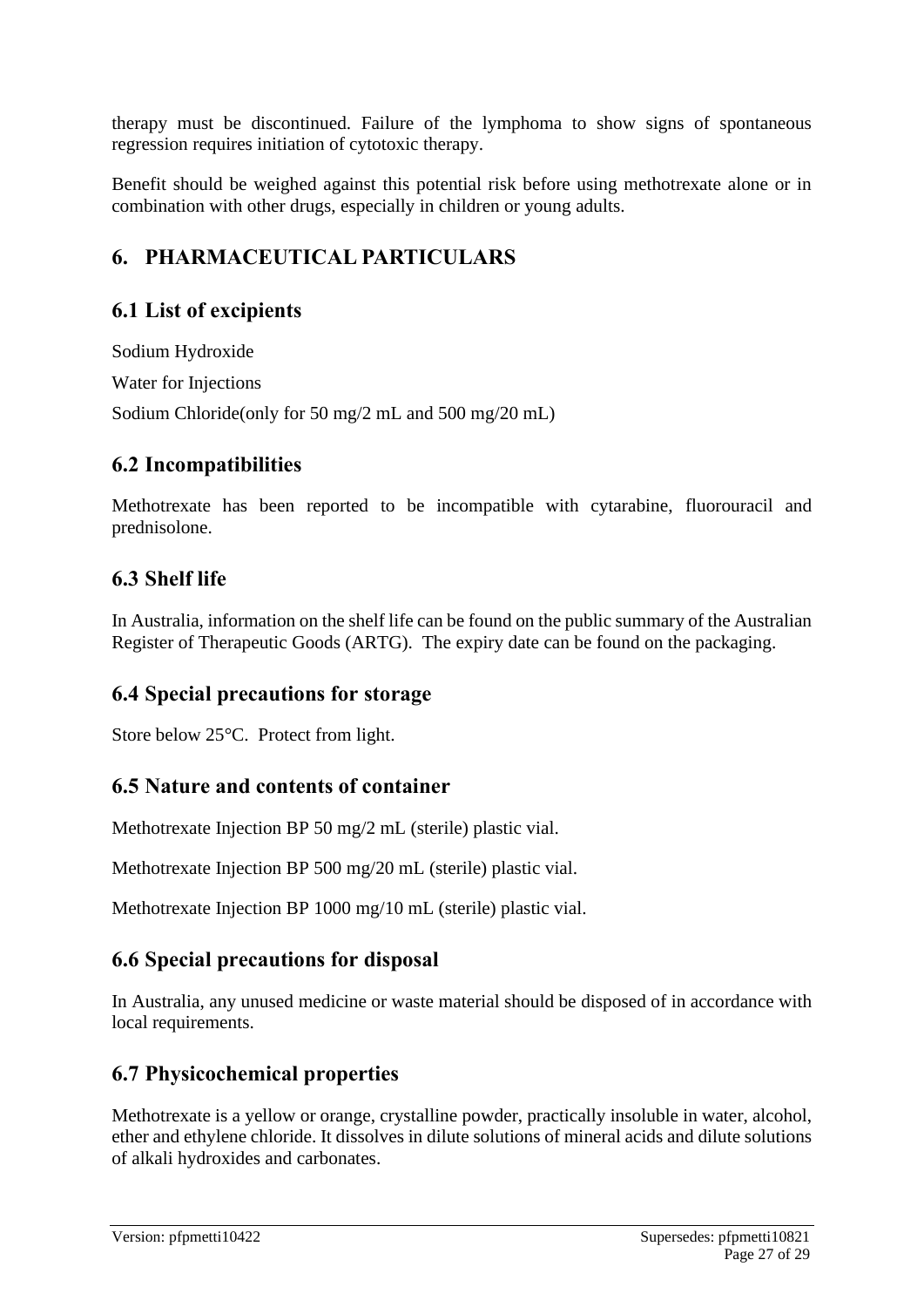#### **Chemical Structure**



| Chemical name: | $(S)-2-[4-[[(2,4-diaminopteridin-6-y])methyl]methylamino]$ |
|----------------|------------------------------------------------------------|
|                | benzoylamino] pentanedioic acid                            |

Molecular formula:  $C_{20}H_{22}N_8O_5$ 

Molecular weight: 454.4

#### **CAS Number**

59-05-2

## **7. MEDICINE SCHEDULE (POISONS STANDARD)**

S4 – Prescription Only Medicine

## **8. SPONSOR**

Pfizer Australia Pty Ltd Level 17, 151 Clarence Street Sydney NSW 2000 Toll Free Number: 1800 675 229 [www.pfizer.com.au](http://www.pfizer.com.au/)

## **9. DATE OF FIRST APPROVAL**

50 mg/2 mL: 09 July 1991

1000 mg/10 mL: 09 July 1991

500 mg/20 mL: 19 January 1994

## **10. DATE OF REVISION**

26 April 2022